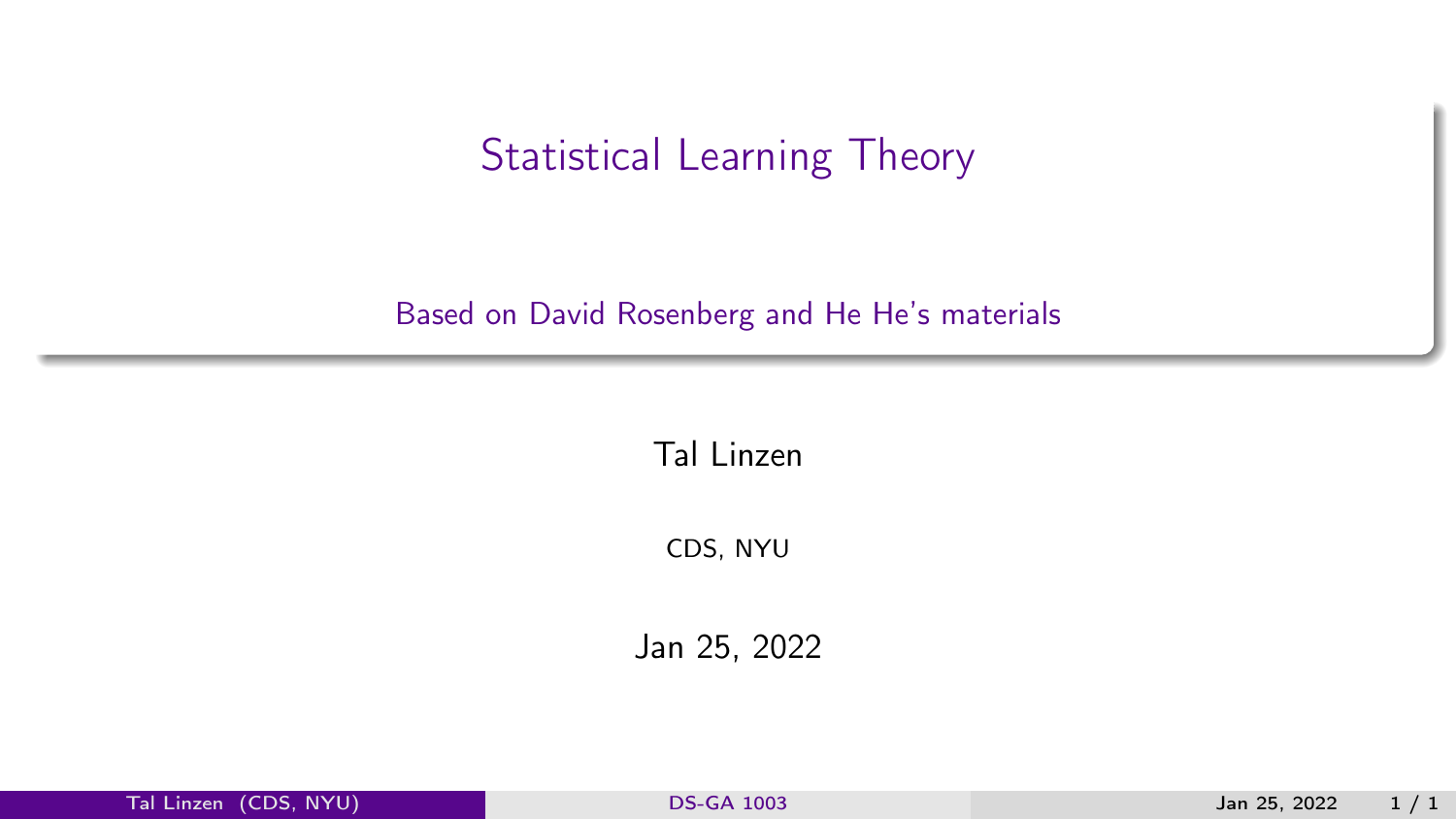- In data science problems, we generally need to:
	- Make a decision:
		- Move email to spam folder?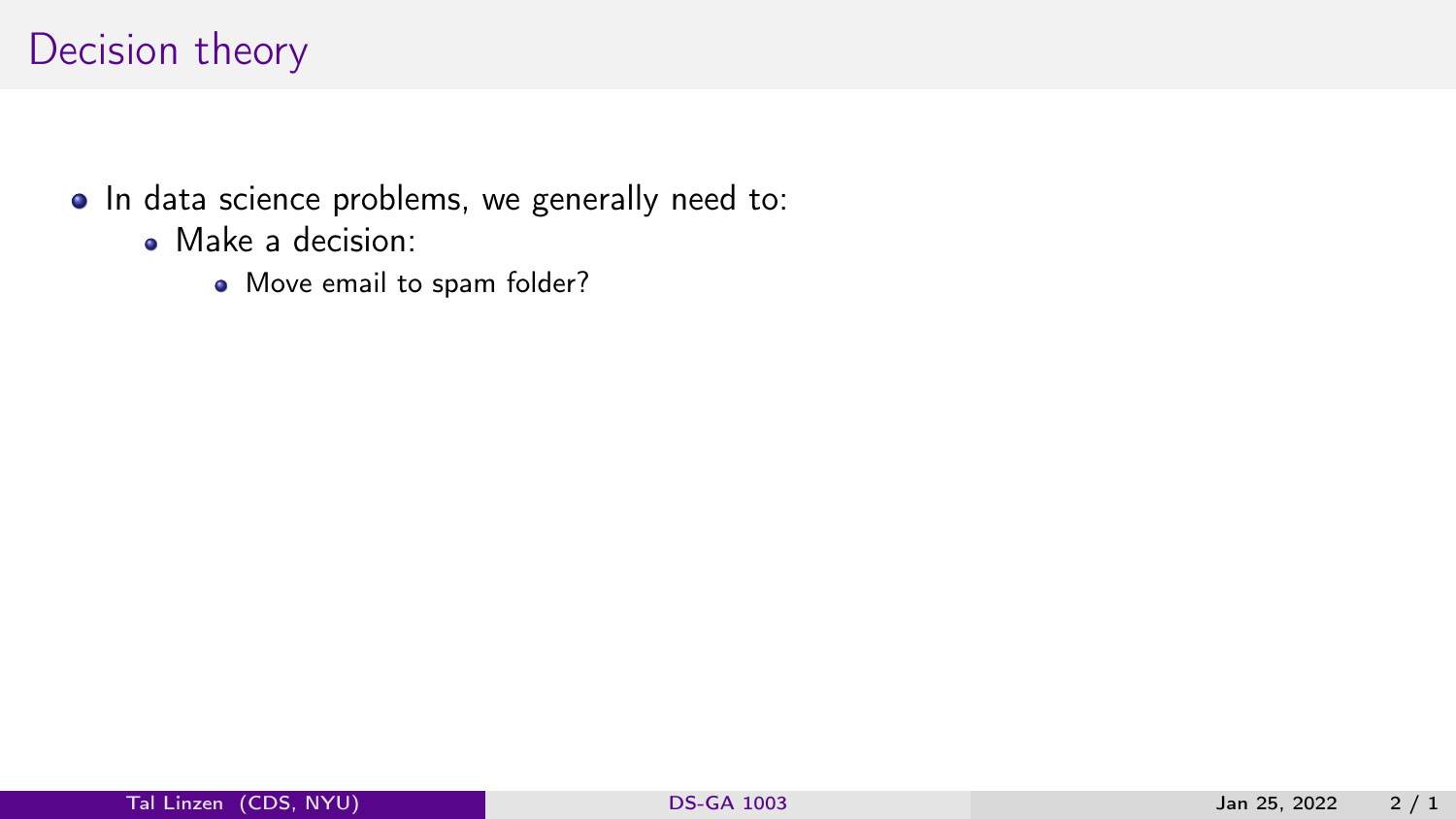- Make a decision:
	- Move email to spam folder?
- Take an action:
	- In a self-driving car, make a right turn
	- Reject the hypothesis that  $\theta = 0$  (classical statistics)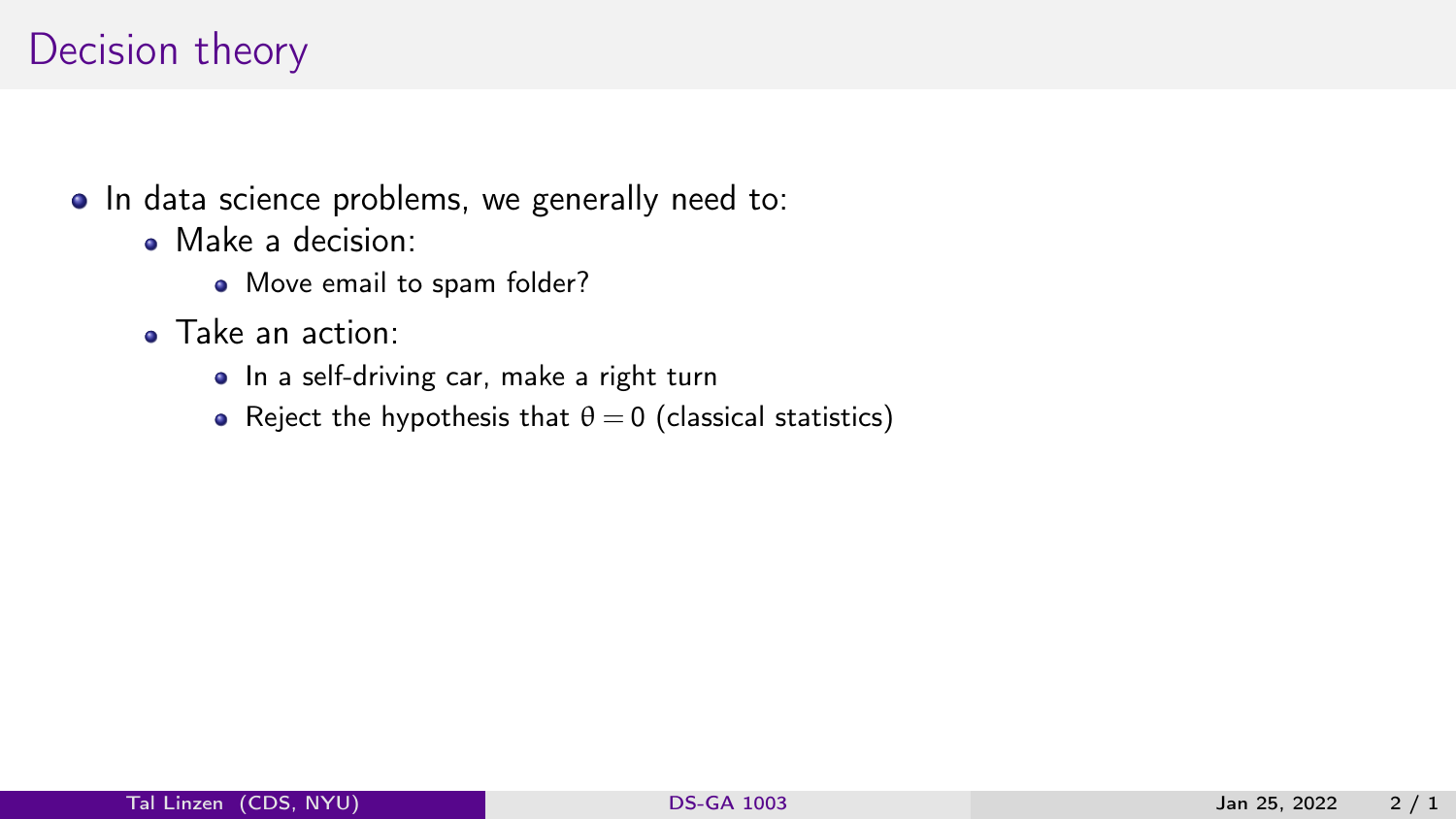- Make a decision:
	- Move email to spam folder?
- Take an action:
	- In a self-driving car, make a right turn
	- Reject the hypothesis that  $\theta = 0$  (classical statistics)
- Produce some output:
	- Whose face is it in the image?
	- The Hindi translation of a Japanese input sentence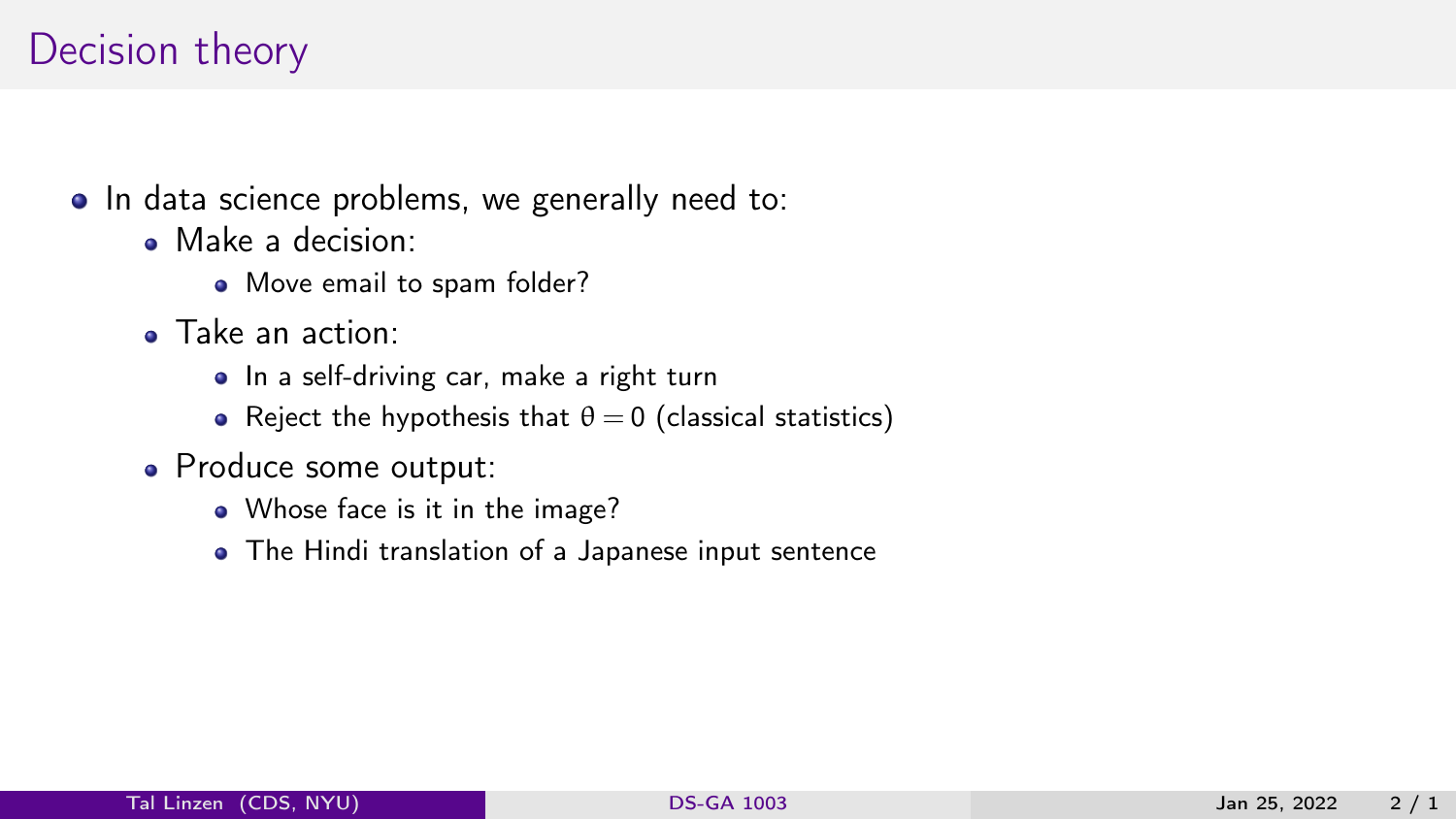- Make a decision:
	- Move email to spam folder?
- Take an action:
	- In a self-driving car, make a right turn
	- Reject the hypothesis that  $\theta = 0$  (classical statistics)
- Produce some output:
	- Whose face is it in the image?
	- The Hindi translation of a Japanese input sentence
- Predicting where a storm will be in an hour (what forms of output are possible here?)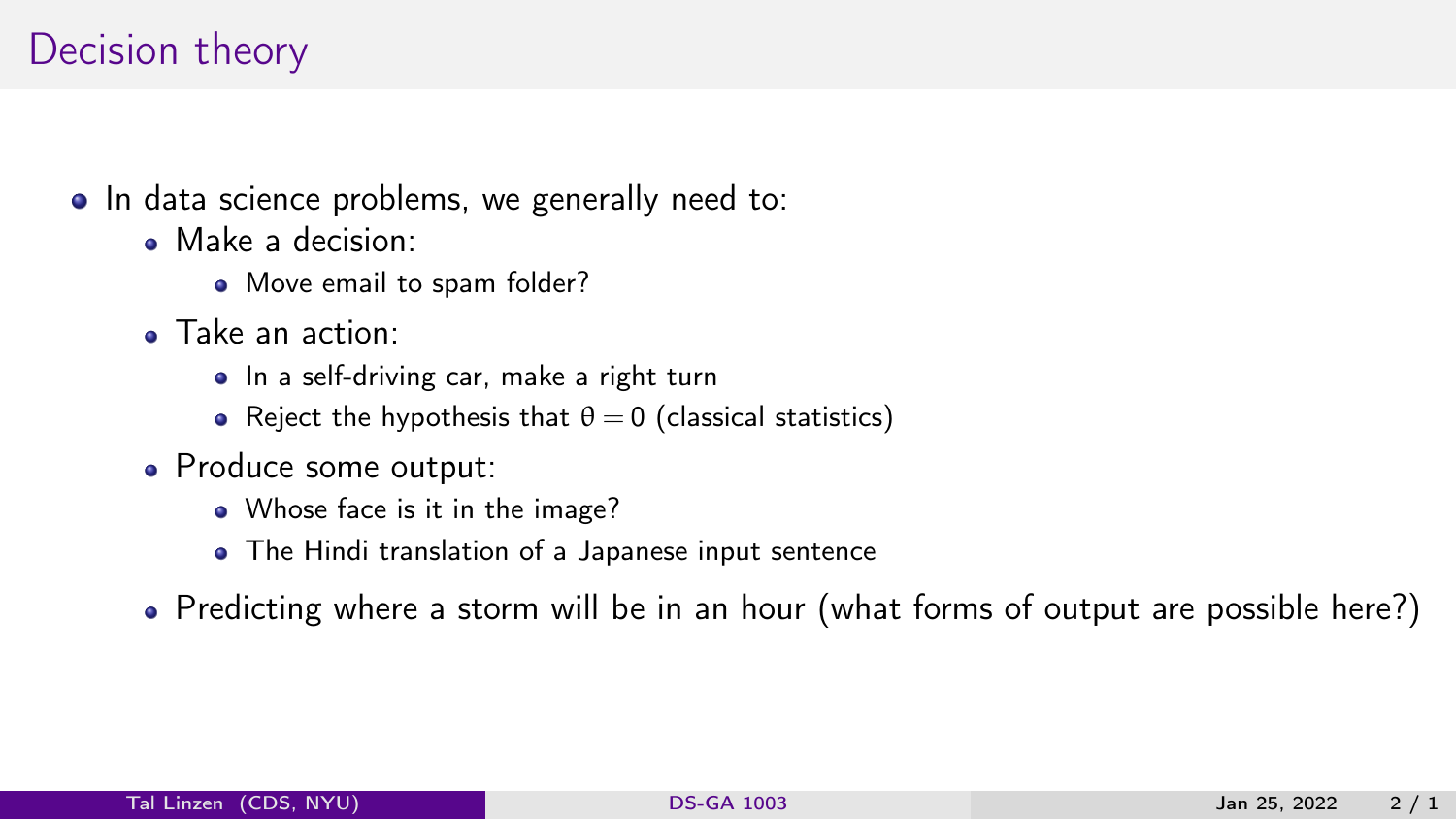- Make a decision:
	- Move email to spam folder?
- Take an action:
	- In a self-driving car, make a right turn
	- Reject the hypothesis that  $\theta = 0$  (classical statistics)
- Produce some output:
	- Whose face is it in the image?
	- The Hindi translation of a Japanese input sentence
- Predicting where a storm will be in an hour (what forms of output are possible here?)
- An action is the generic term for what is produced by our system.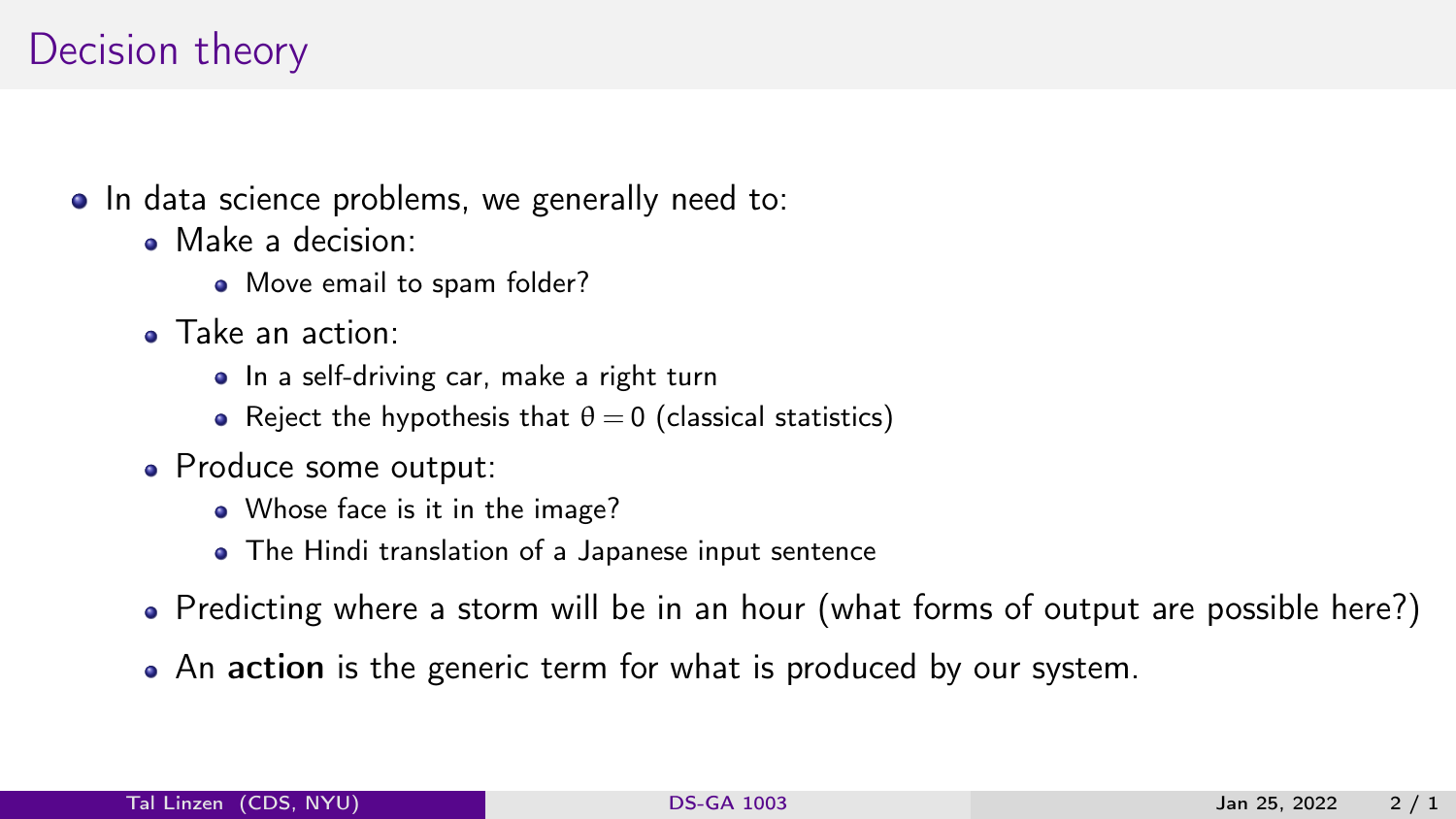## Inputs

We make our decision based on context:

- Inputs [ML]
- Covariates [Statistics]
- Examples of inputs
	- A picture
	- The location of the storm in the last 24 hours, other weather-related measurements
	- A search query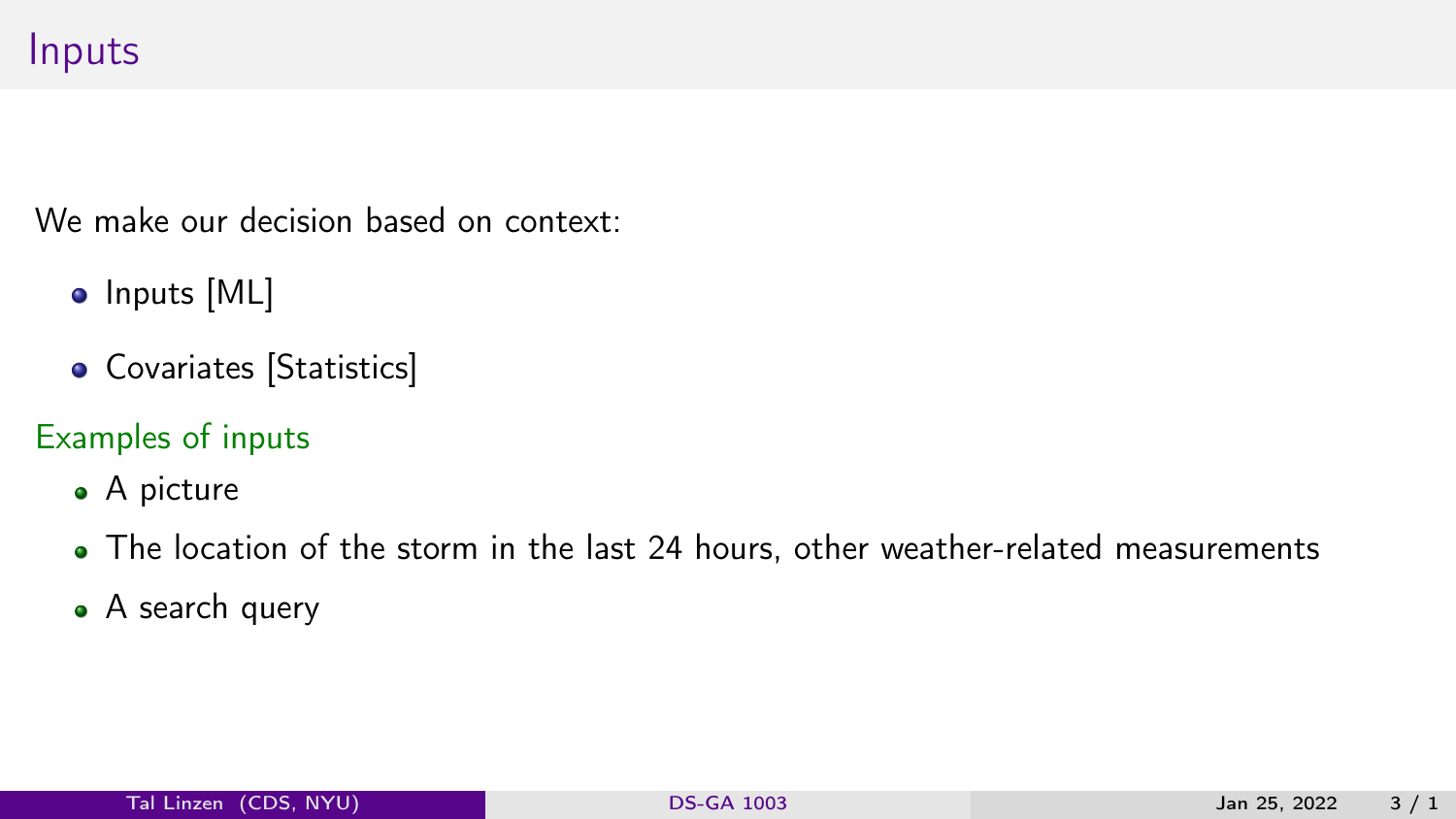Inputs are often paired with outputs or labels.

#### Examples of outcomes/outputs/labels

- Whether or not the picture actually contains an animal
- The storm's location one hour after they query
- Which, if any, of the suggested URLs were selected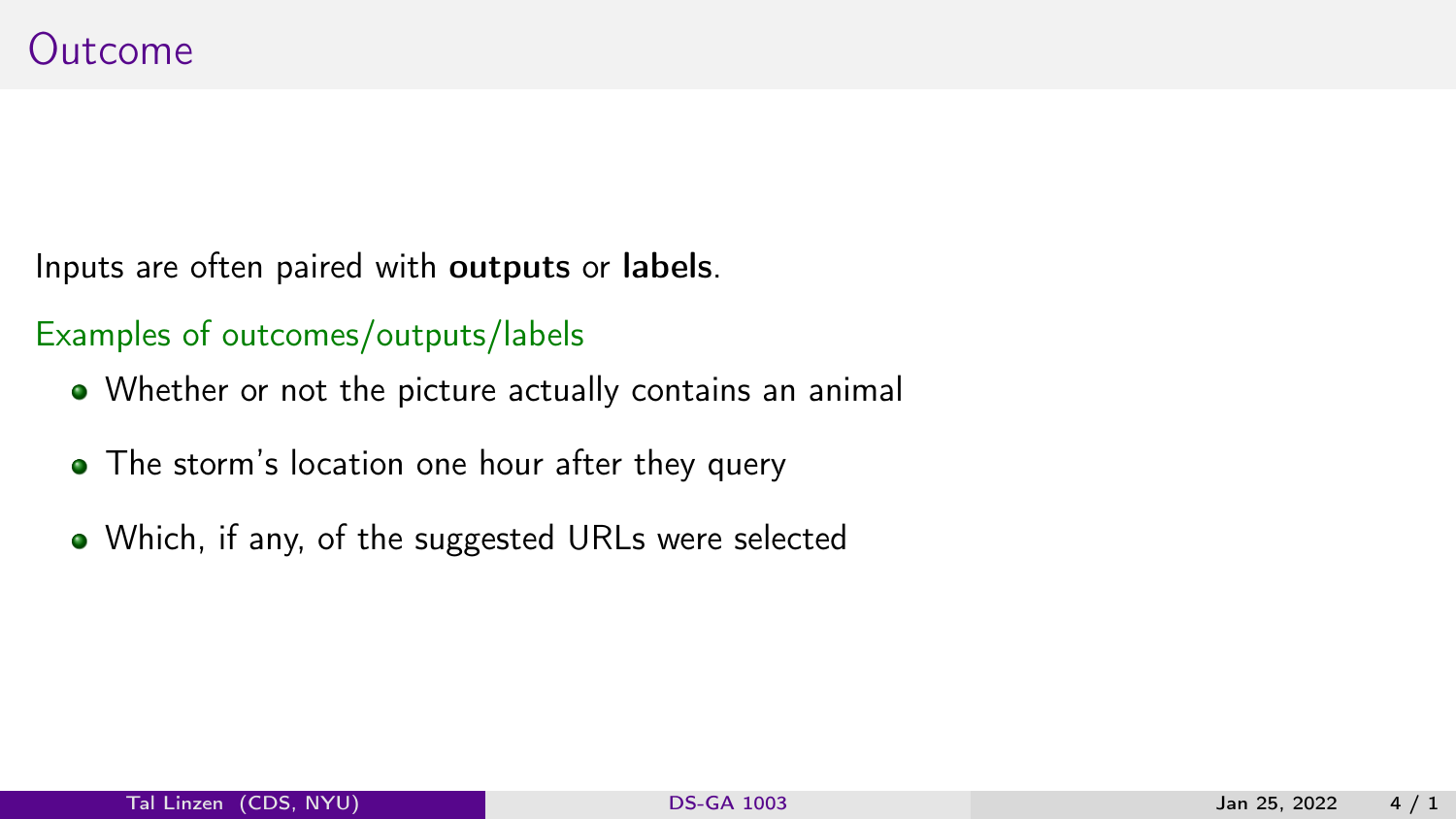Decision theory is about finding "optimal" actions, under various definitions of optimality.

- Examples of Evaluation Criteria
	- **Is the classification correct?**
	- Does the transcription exactly match the spoken words?
		- Should we give partial credit (for getting only some of the words right)? How?
	- How far is the storm from the predicted location? (If we're producing a point estimate)
	- How likely is the storm's actual location under the predicted distribution? (If we're doing density prediction)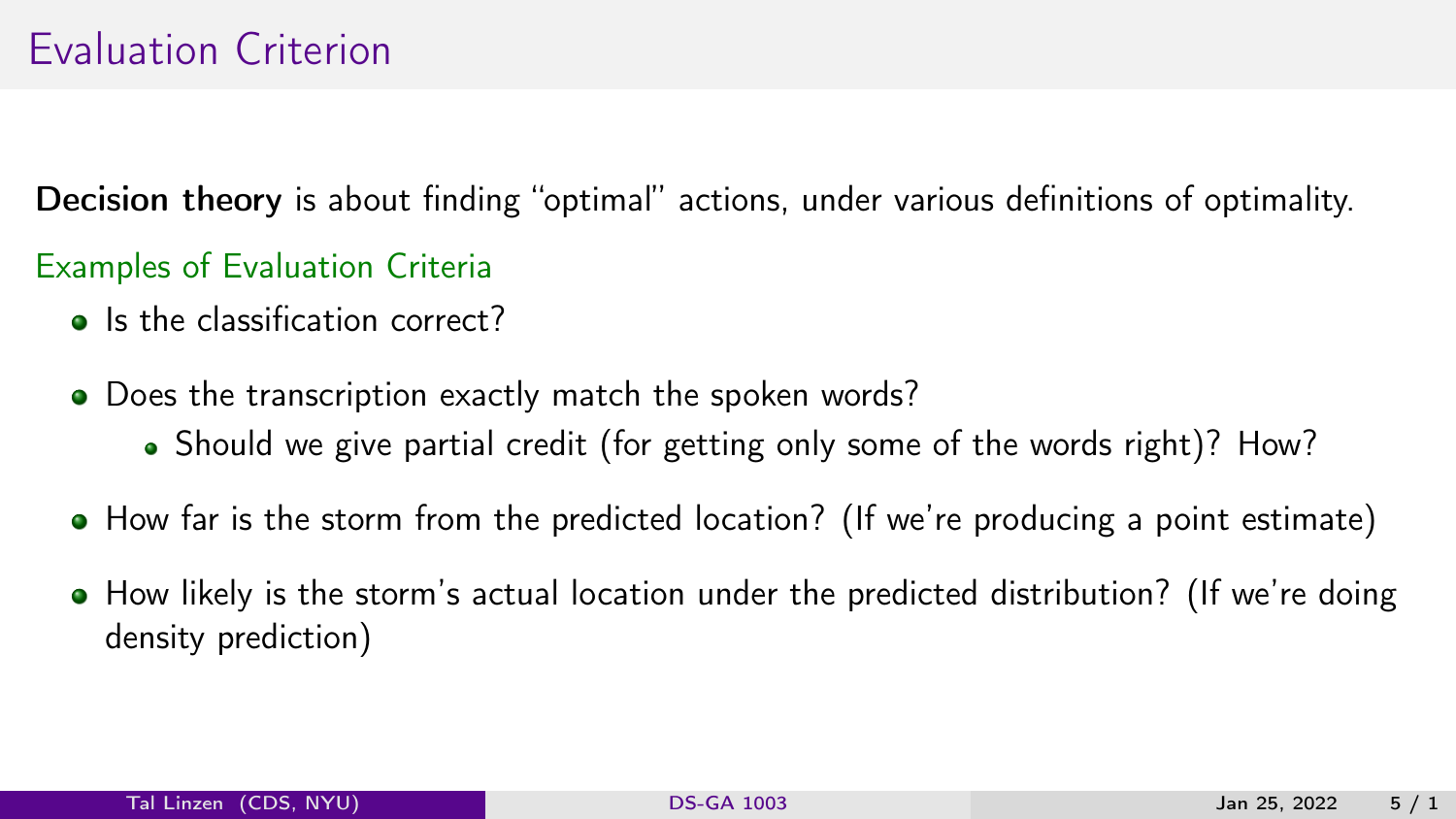# Typical Sequence of Events

Many problem domains can be formalized as follows:

- $\bullet$  Observe input x.
- 2 Take action a.
- **3** Observe outcome y.
- **4** Evaluate action in relation to the outcome.

Three spaces:

- Input space:  $X$
- $\bullet$  Action space:  $\mathcal A$
- Outcome space: y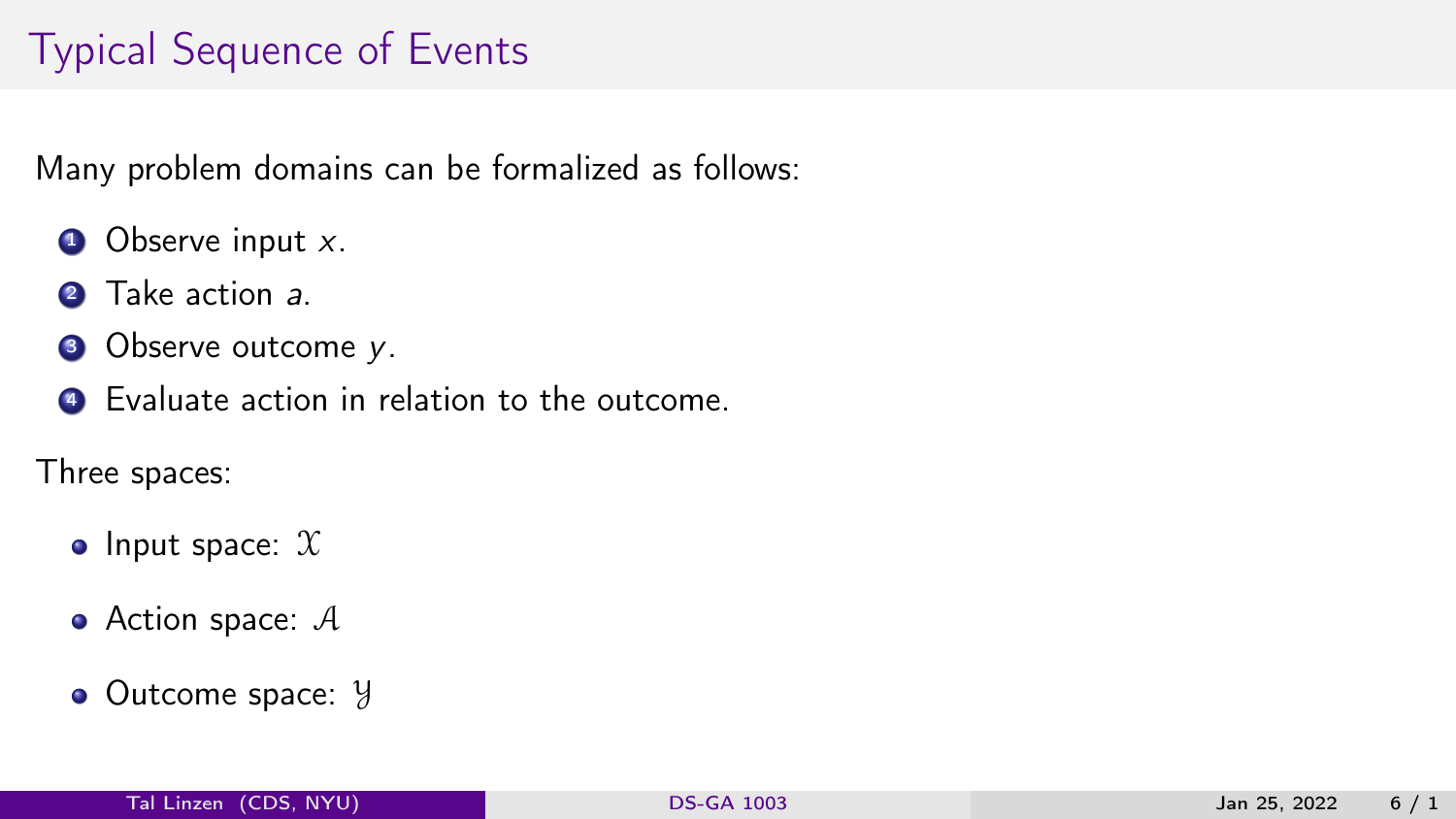## Formalization

#### Prediction Function

A prediction function (or decision function) gets input  $x \in \mathcal{X}$  and produces an action  $a \in \mathcal{A}$ :

$$
\begin{array}{rcl} f: & \mathfrak{X} & \rightarrow & \mathcal{A} \\ & x & \mapsto & f(x) \end{array}
$$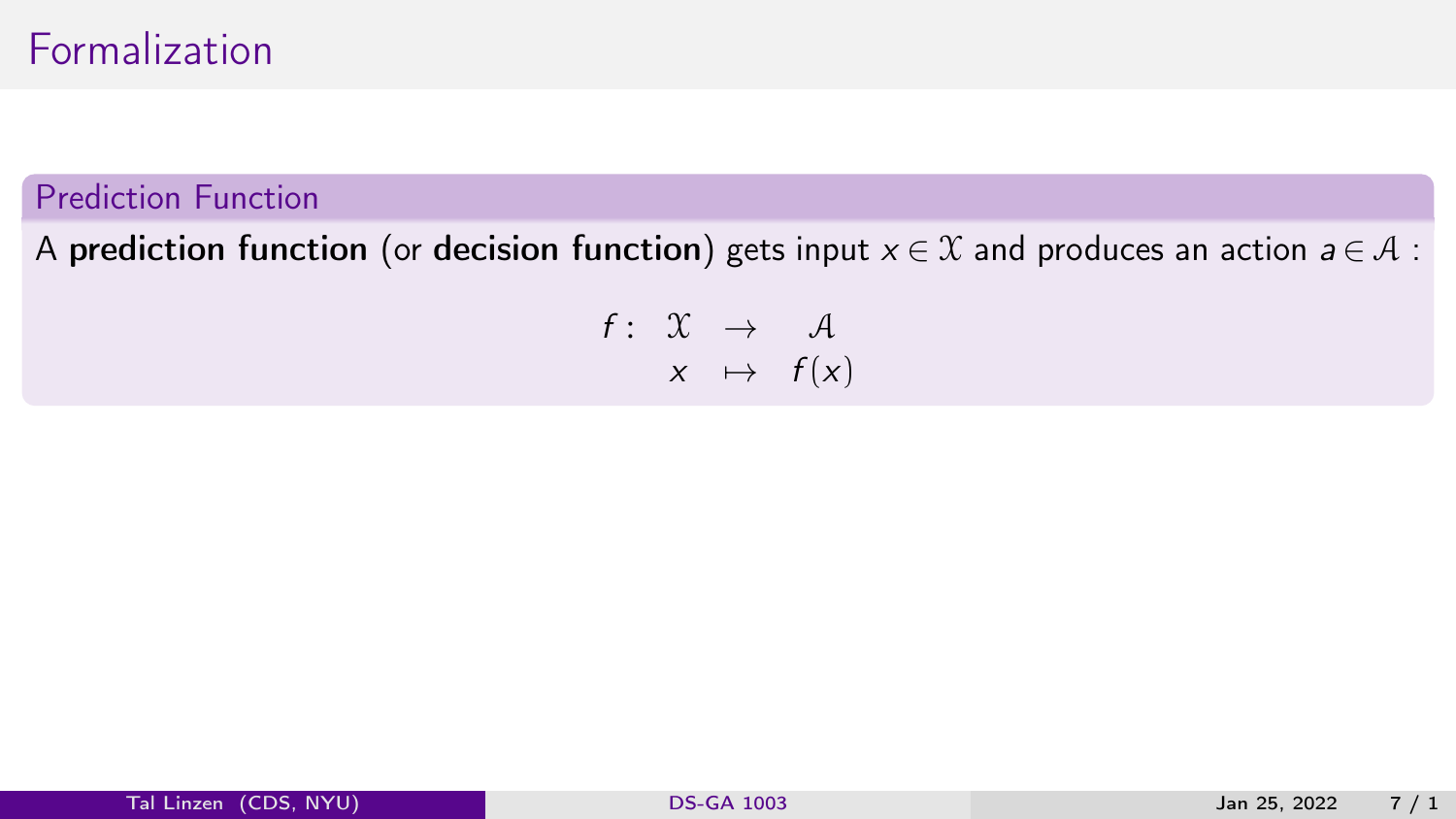### Formalization

#### Prediction Function

A prediction function (or decision function) gets input  $x \in \mathcal{X}$  and produces an action  $a \in \mathcal{A}$ :

 $f: \mathcal{X} \rightarrow \mathcal{A}$  $x \mapsto f(x)$ 

#### Loss Function

A loss function evaluates an action in the context of the outcome y.

$$
\begin{array}{rcl} \ell: & A \times \mathcal{Y} & \to & \mathbf{R} \\ & (a, y) & \mapsto & \ell(a, y) \end{array}
$$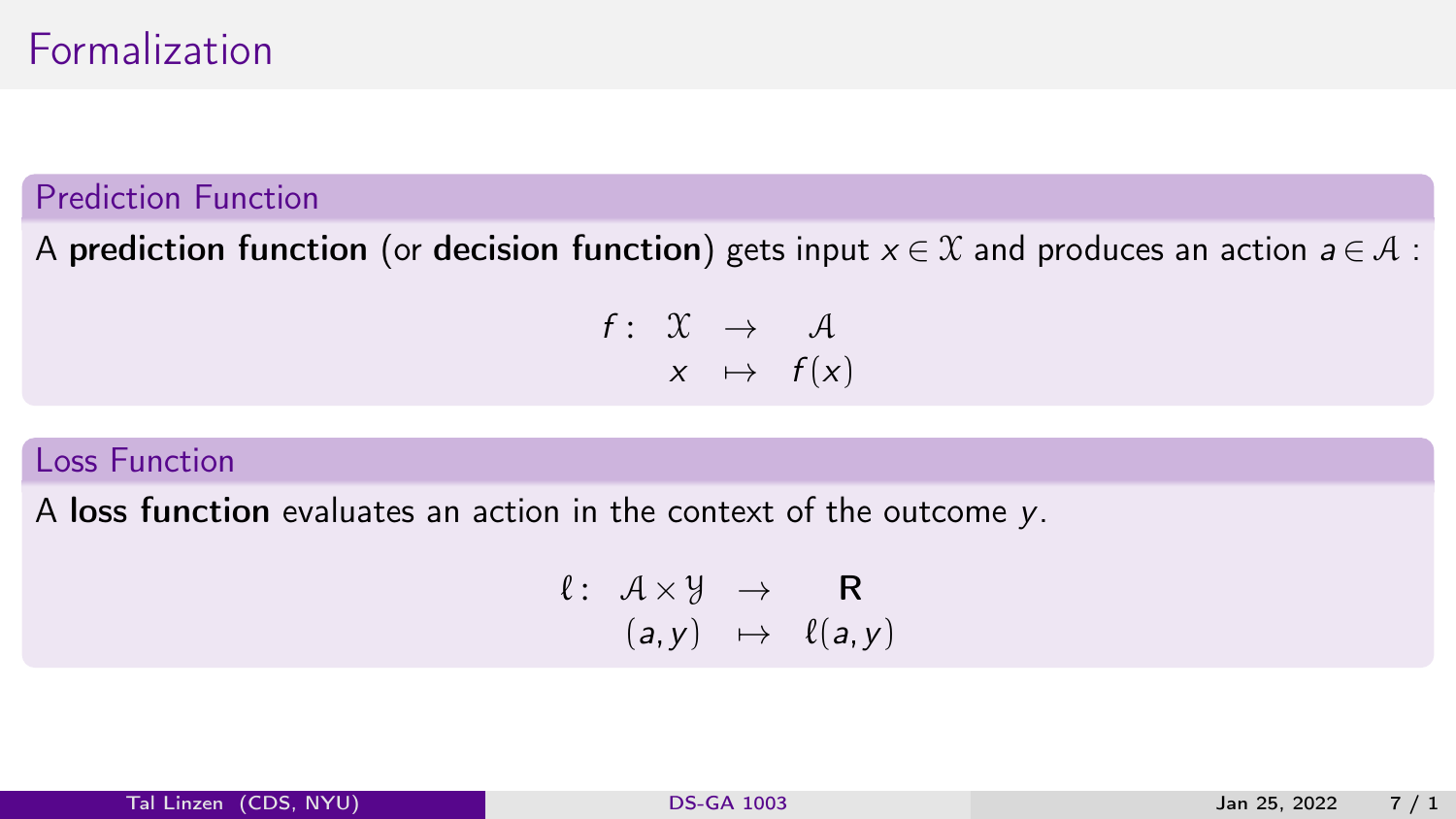Goal: Find the optimal prediction function.

Intuition: If we can evaluate how good a prediction function is, we can turn this into an optimization problem.

- $\bullet$  The loss function  $\ell$  evaluates a *single* action
- How do we evaluate the prediction function as a whole?
- We will use the standard statistical learning theory framework.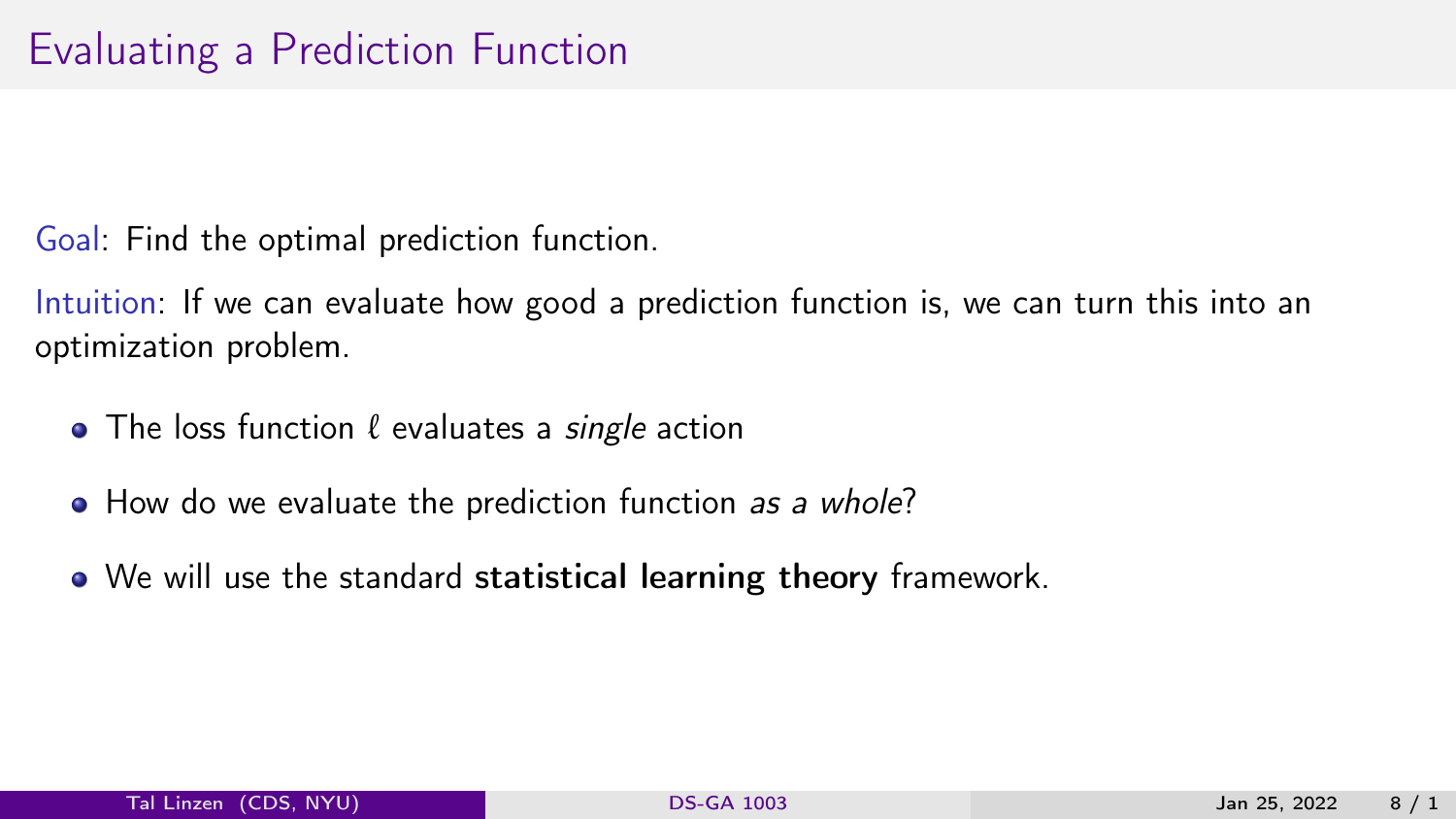Define a space where the prediction function is applicable

- Assume there is a data generating distribution  $P_{\chi}$ <sub>x</sub>y.
- All input/output pairs  $(x, y)$  are generated i.i.d. from  $P_{\mathcal{X}\times\mathcal{Y}}$ .

One common desideratum is to have a prediction function  $f(x)$  that "does well on average":

 $\ell (f (x), y)$  is usually small, in some sense

How can we formalize this?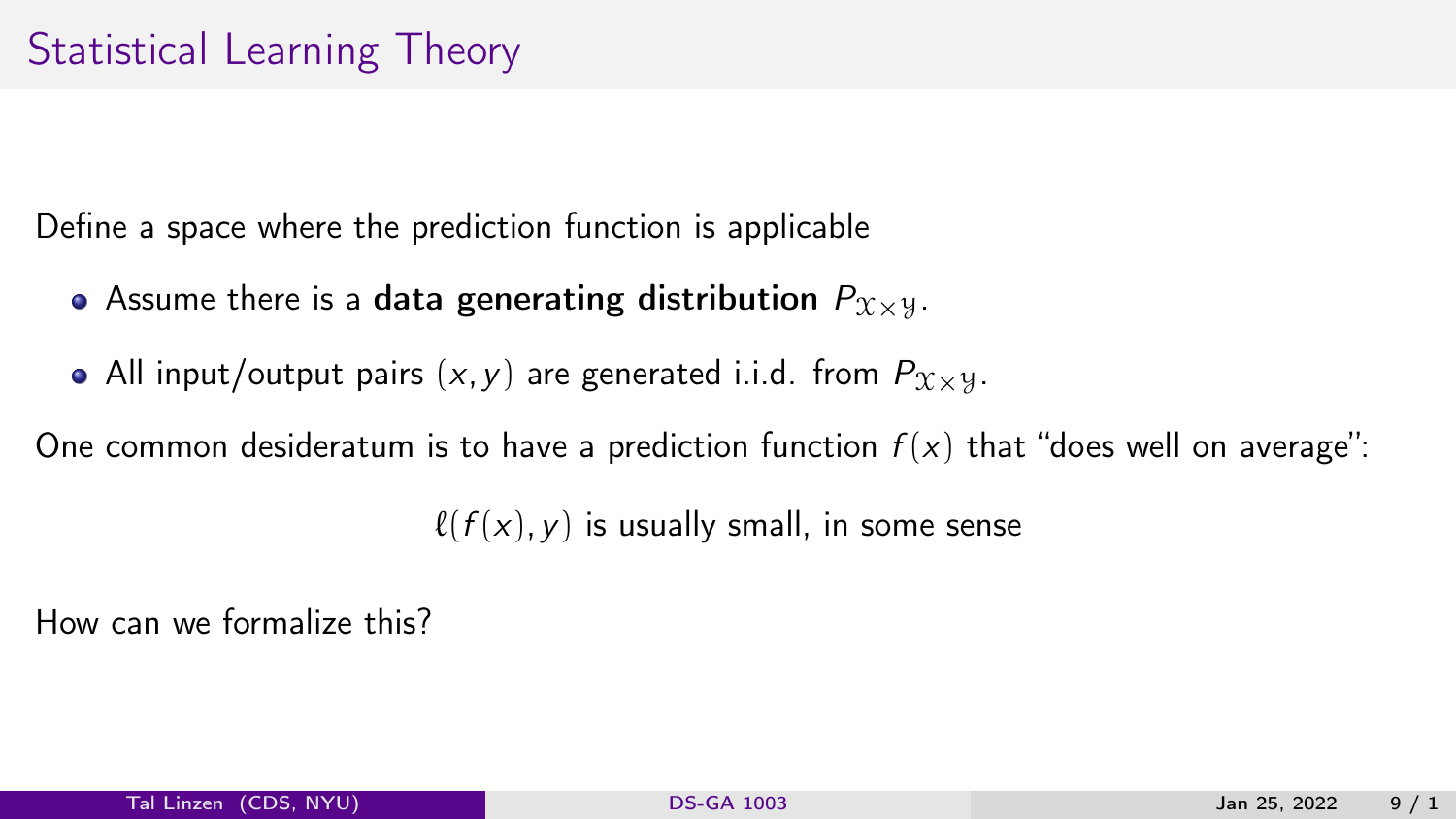#### Definition

The risk of a prediction function  $f: \mathcal{X} \to \mathcal{A}$  is

$$
R(f) = \mathbb{E}_{(x,y)\sim P_{\mathfrak{X}\times \mathfrak{Y}}} [\ell(f(x), y)].
$$

In words, it's the expected loss of f over  $P_{\mathfrak{X}\times \mathfrak{Y}}$ .

#### We can't actually compute the risk function:

Since we don't know  $P_{\mathcal{X}\times\mathcal{Y}}$ , we cannot compute the expectation. But we can estimate it.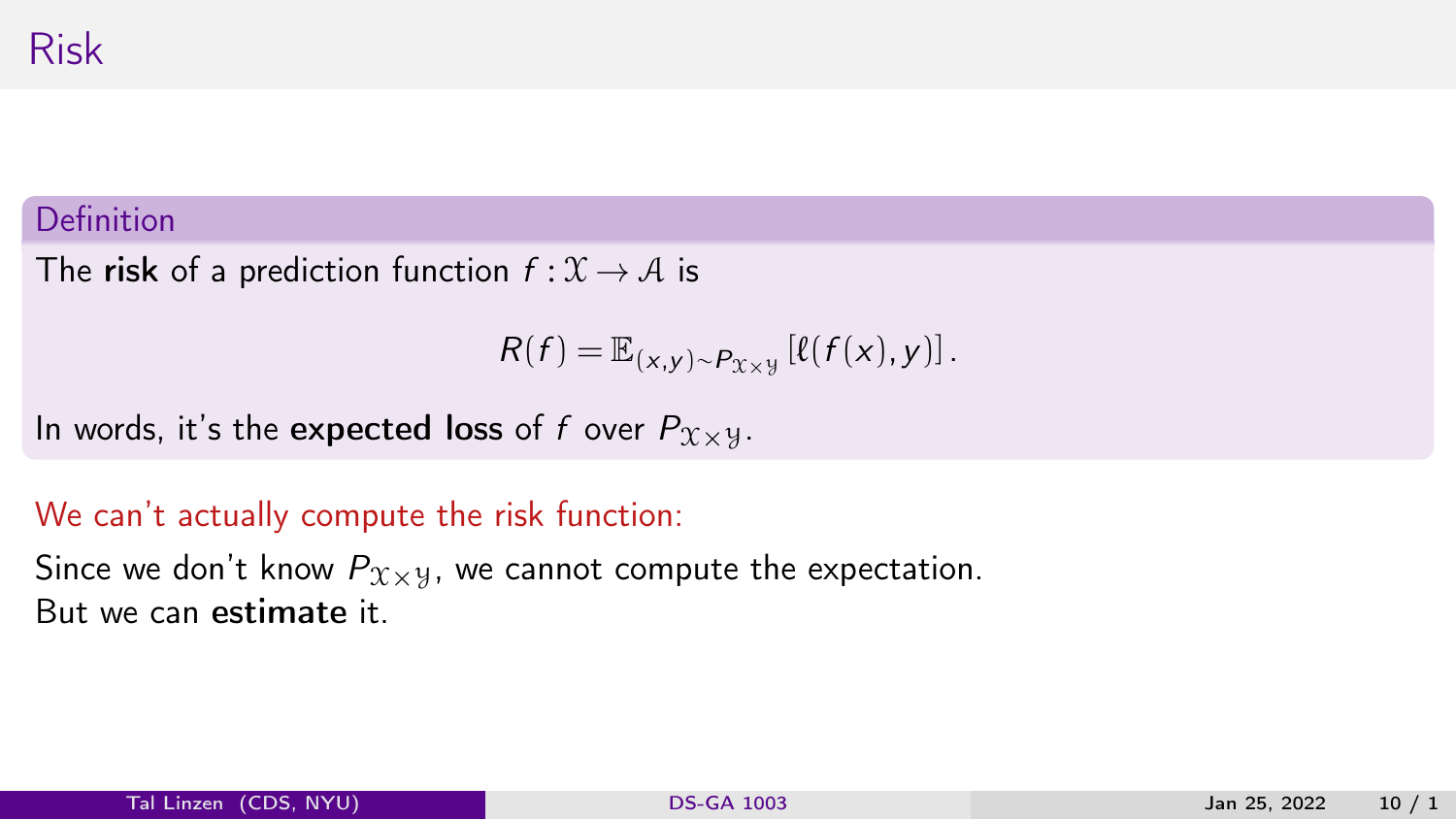# The Bayes Prediction Function

#### Definition

A Bayes prediction function  $f^*:\mathfrak{X}\to\mathcal{A}$  is a function that achieves the *minimal risk* among all possible functions:

> $f^*\in \arg\min$ f  $R(f)$ ,

where the minimum is taken over all functions from  $\mathfrak X$  to  $\mathcal A$ .

- The risk of a Bayes prediction function is called the Bayes risk.
- A Bayes prediction function is often called the "target function", since it's the best prediction function we can possibly produce.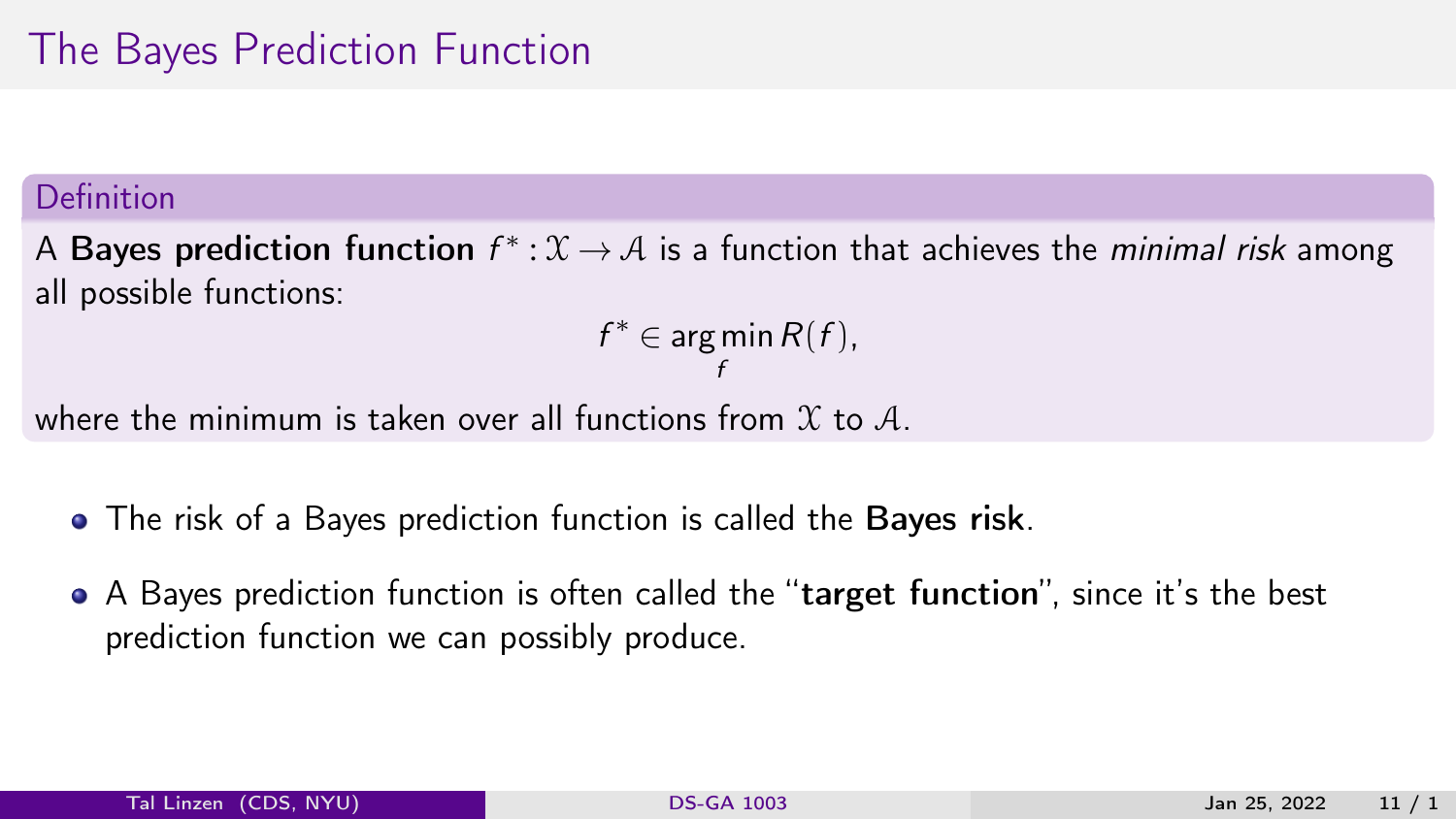## Example: Multiclass Classification

• Spaces: 
$$
A = \mathcal{Y} = \{1, ..., k\}
$$

 $\bullet$  0-1 loss:

$$
\ell(a, y) = 1(a \neq y) := \begin{cases} 1 & \text{if } a \neq y \\ 0 & \text{otherwise.} \end{cases}
$$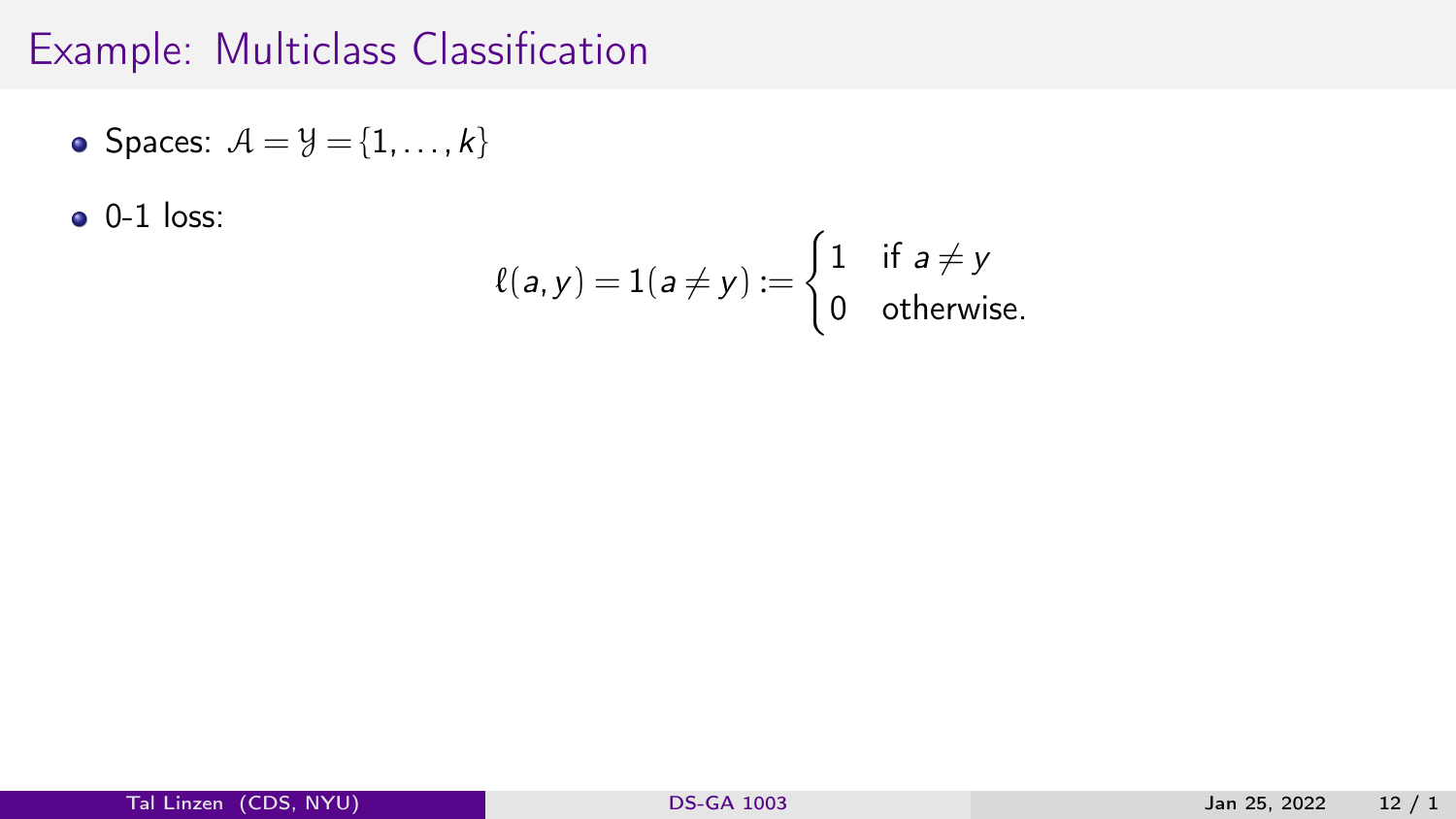## Example: Multiclass Classification

• Spaces: 
$$
A = \mathcal{Y} = \{1, ..., k\}
$$

 $0-1$  loss:

$$
\ell(a, y) = 1(a \neq y) := \begin{cases} 1 & \text{if } a \neq y \\ 0 & \text{otherwise.} \end{cases}
$$

#### Risk:

$$
R(f) = \mathbb{E}[1(f(x) \neq y)] = 0 \cdot \mathbb{P}(f(x) = y) + 1 \cdot \mathbb{P}(f(x) \neq y)
$$
  
=  $\mathbb{P}(f(x) \neq y)$ ,

which is just the misclassification error rate.

• The Bayes prediction function returns the most likely class:

$$
f^*(x) \in \underset{1 \leqslant c \leqslant k}{\arg\max} \mathbb{P}(y = c \mid x)
$$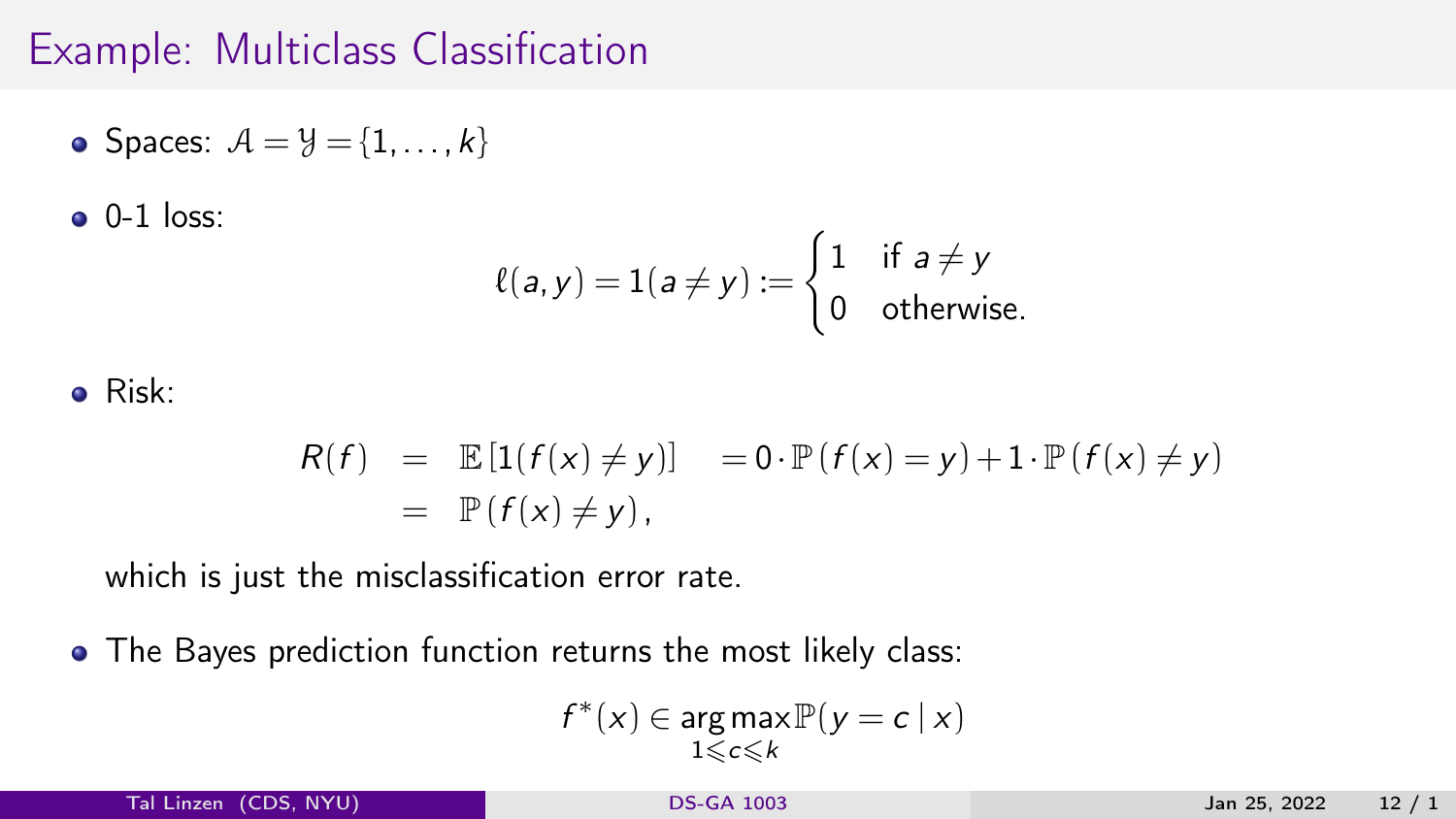• Can't compute  $R(f) = \mathbb{E} [\ell(f(x),y)]$  because we **don't know**  $P_{\mathcal{X} \times \mathcal{Y}}$ .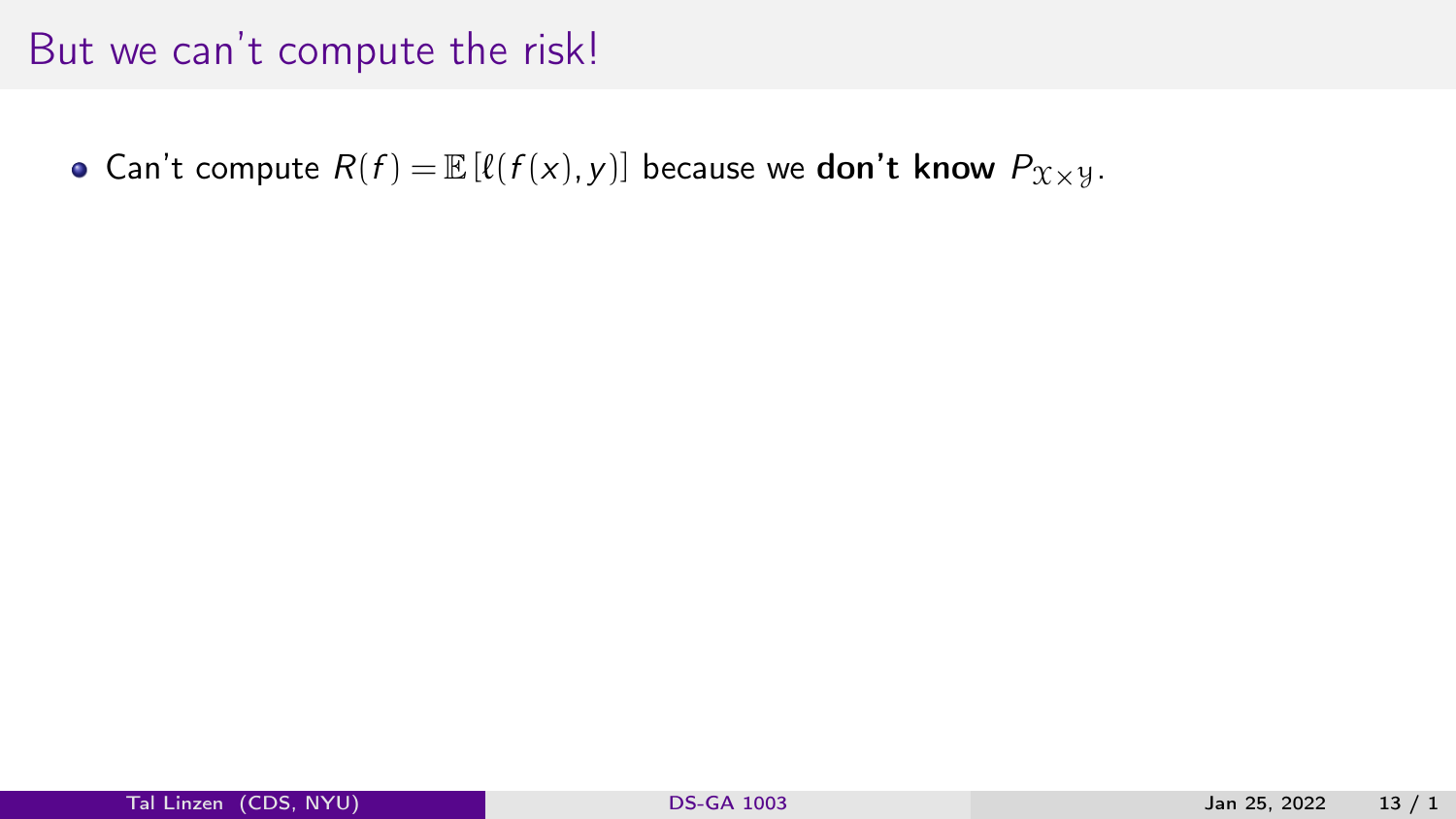- Can't compute  $R(f) = \mathbb{E} [\ell(f(x),y)]$  because we **don't know**  $P_{\mathcal{X}\times\mathcal{Y}}$ .
- One thing we can do in ML/statistics/data science is estimate it: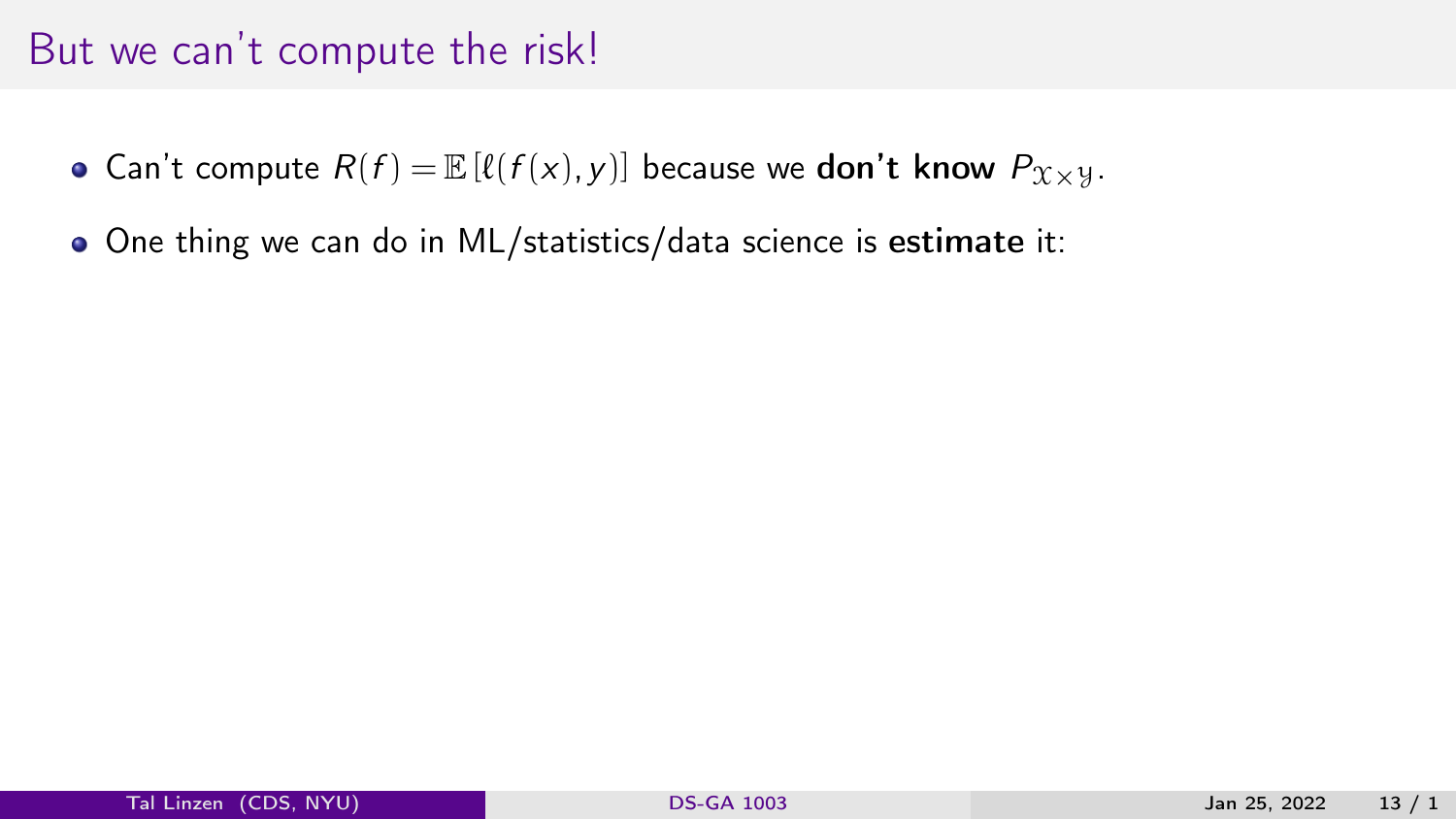• Can't compute  $R(f) = \mathbb{E} [\ell(f(x),y)]$  because we don't know  $P_{\mathfrak{X} \times \mathfrak{Y}}$ .

One thing we can do in ML/statistics/data science is estimate it:

Assume we have sample data:

Let  $\mathcal{D}_n = ((x_1, y_1), \ldots, (x_n, y_n))$  be drawn i.i.d. from  $\mathcal{P}_{\mathcal{X} \times \mathcal{Y}}$ .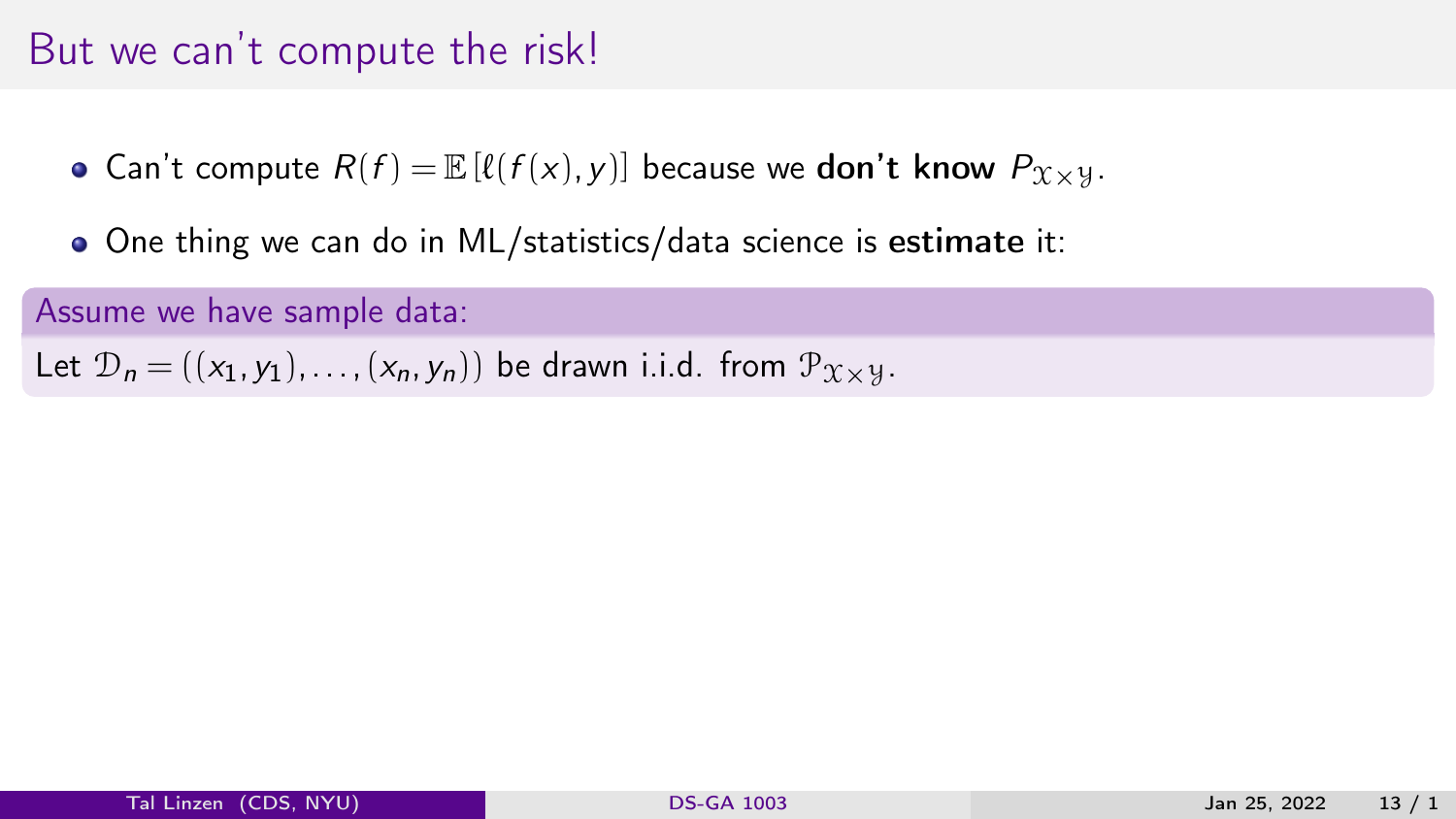• Can't compute  $R(f) = \mathbb{E} [\ell(f(x),y)]$  because we don't know  $P_{\mathfrak{X} \times \mathfrak{Y}}$ .

One thing we can do in ML/statistics/data science is estimate it:

Assume we have sample data:

Let  $\mathcal{D}_n = ((x_1, y_1), \ldots, (x_n, y_n))$  be drawn i.i.d. from  $\mathcal{P}_{\mathcal{X} \times \mathcal{Y}}$ .

• We draw inspiration from the strong law of large numbers: If  $z_1, \ldots, z_n$  are i.i.d. with expected value  $\mathbb{E}z$ , then

$$
\lim_{n\to\infty}\frac{1}{n}\sum_{i=1}^nz_i=\mathbb{E}z,
$$

with probability 1.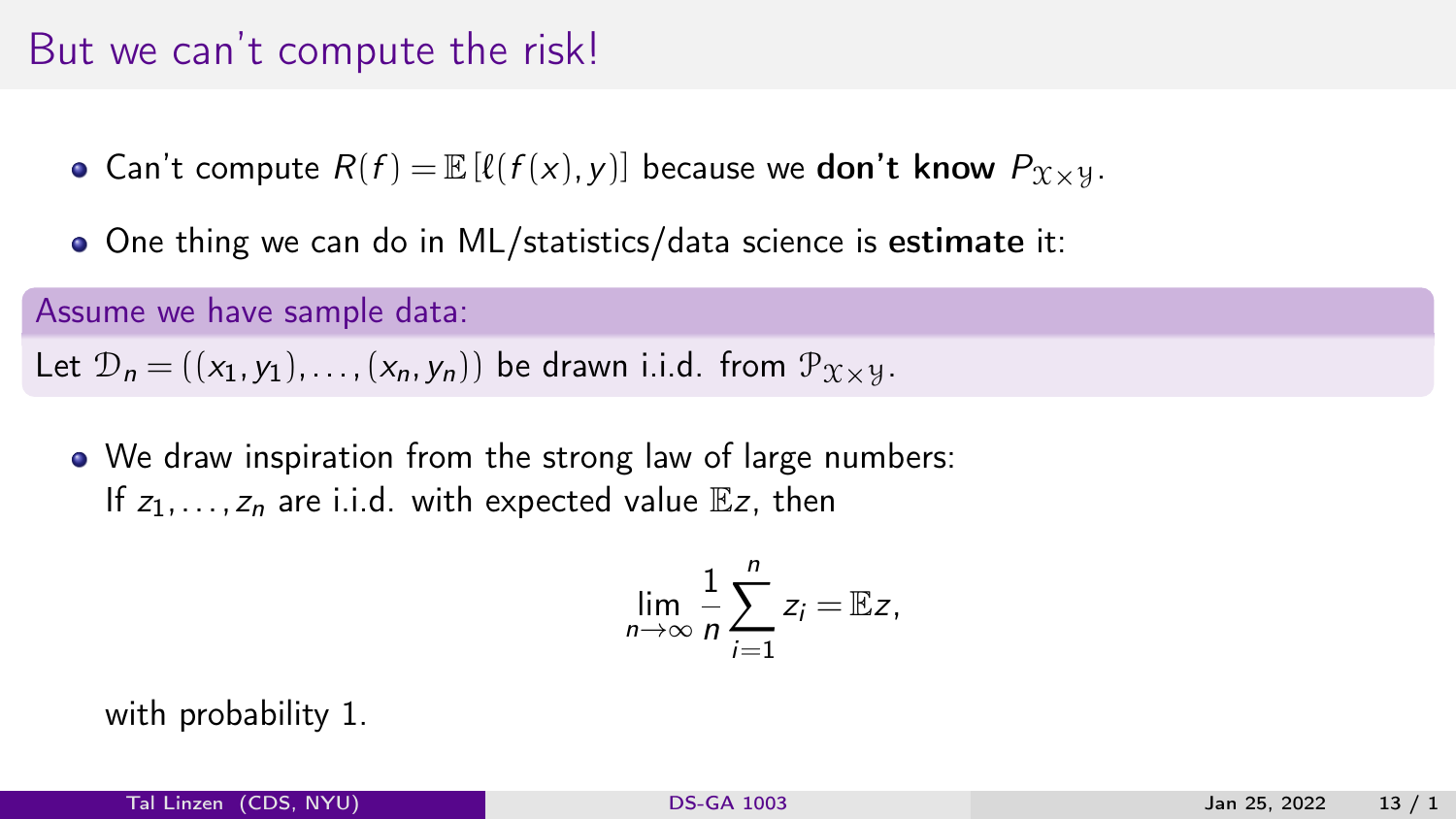## The Empirical Risk

Let  $\mathcal{D}_n = ((x_1, y_1), \ldots, (x_n, y_n))$  be drawn i.i.d. from  $\mathcal{P}_{\mathcal{X} \times \mathcal{Y}}$ .

#### Definition

The empirical risk of  $f: \mathcal{X} \to \mathcal{A}$  with respect to  $\mathcal{D}_n$  is

$$
\hat{R}_n(f) = \frac{1}{n} \sum_{i=1}^n \ell(f(x_i), y_i).
$$

By the strong law of large numbers,

$$
\lim_{n\to\infty}\hat{R}_n(f)=R(f),
$$

almost surely.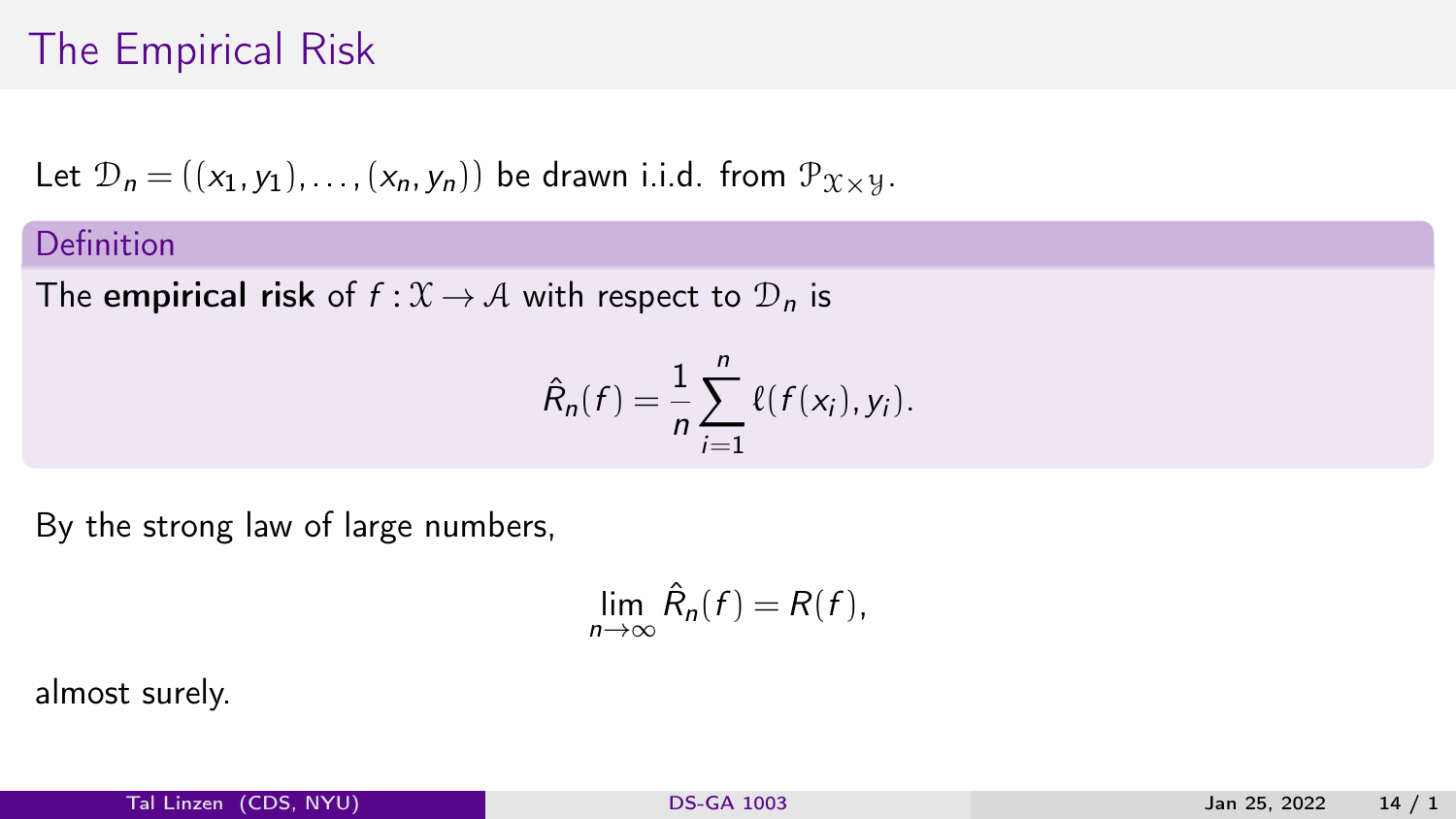#### Definition

A function  $\hat{f}$  is an empirical risk minimizer if

$$
\hat{f} \in \argmin_{f} \hat{R}_n(f),
$$

where the minimum is taken over all functions  $f: \mathcal{X} \to \mathcal{A}$ .

- In an ideal world we'd want to find the risk minimizer.
- Is the empirical risk minimizer close enough?
- In practice, we always only have a finite sample...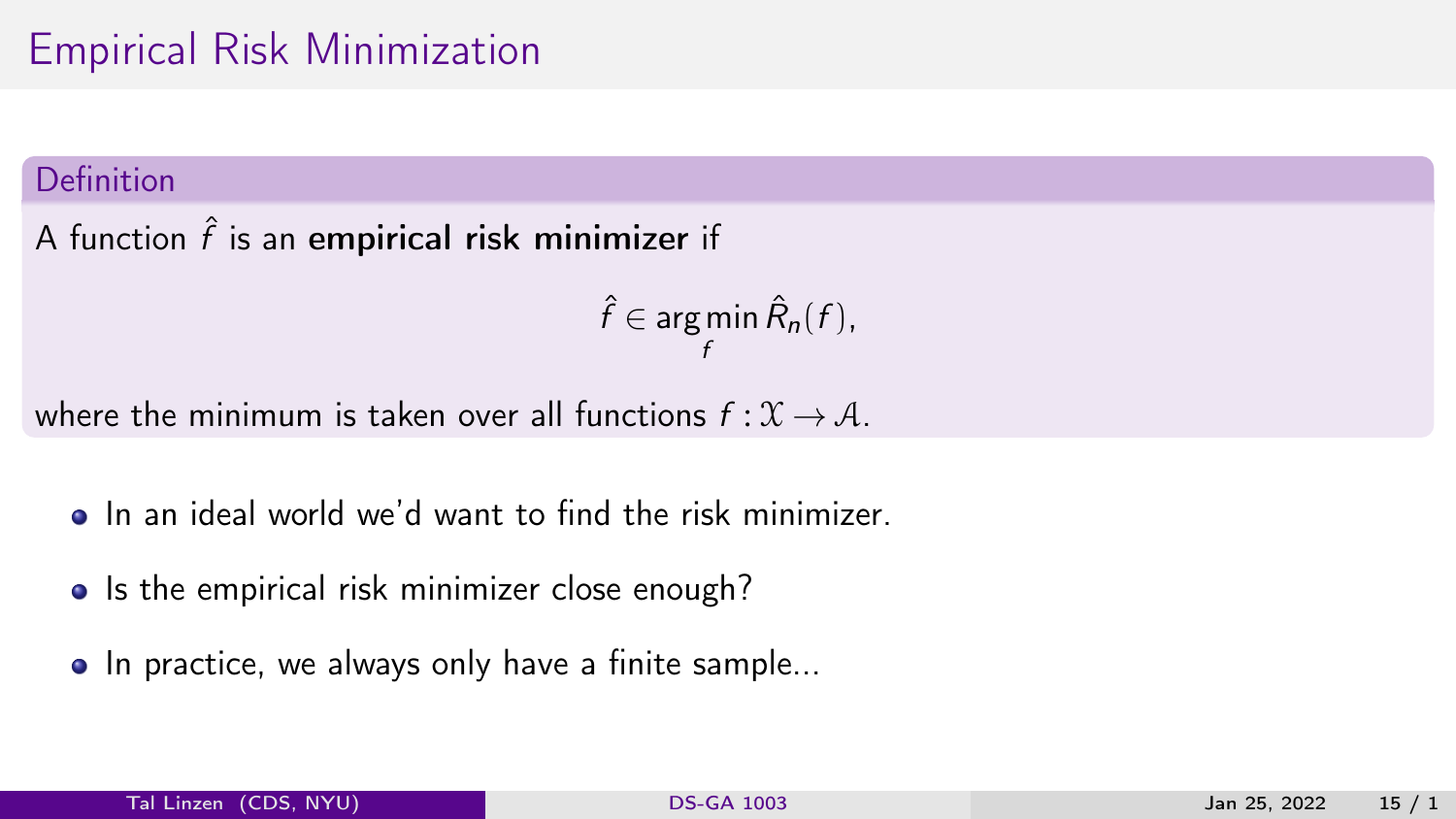- $P_{\mathcal{X}} =$  Uniform[0, 1],  $Y \equiv 1$  (i.e. Y is always 1).
- A plot of  $P_{x \times y}$ :

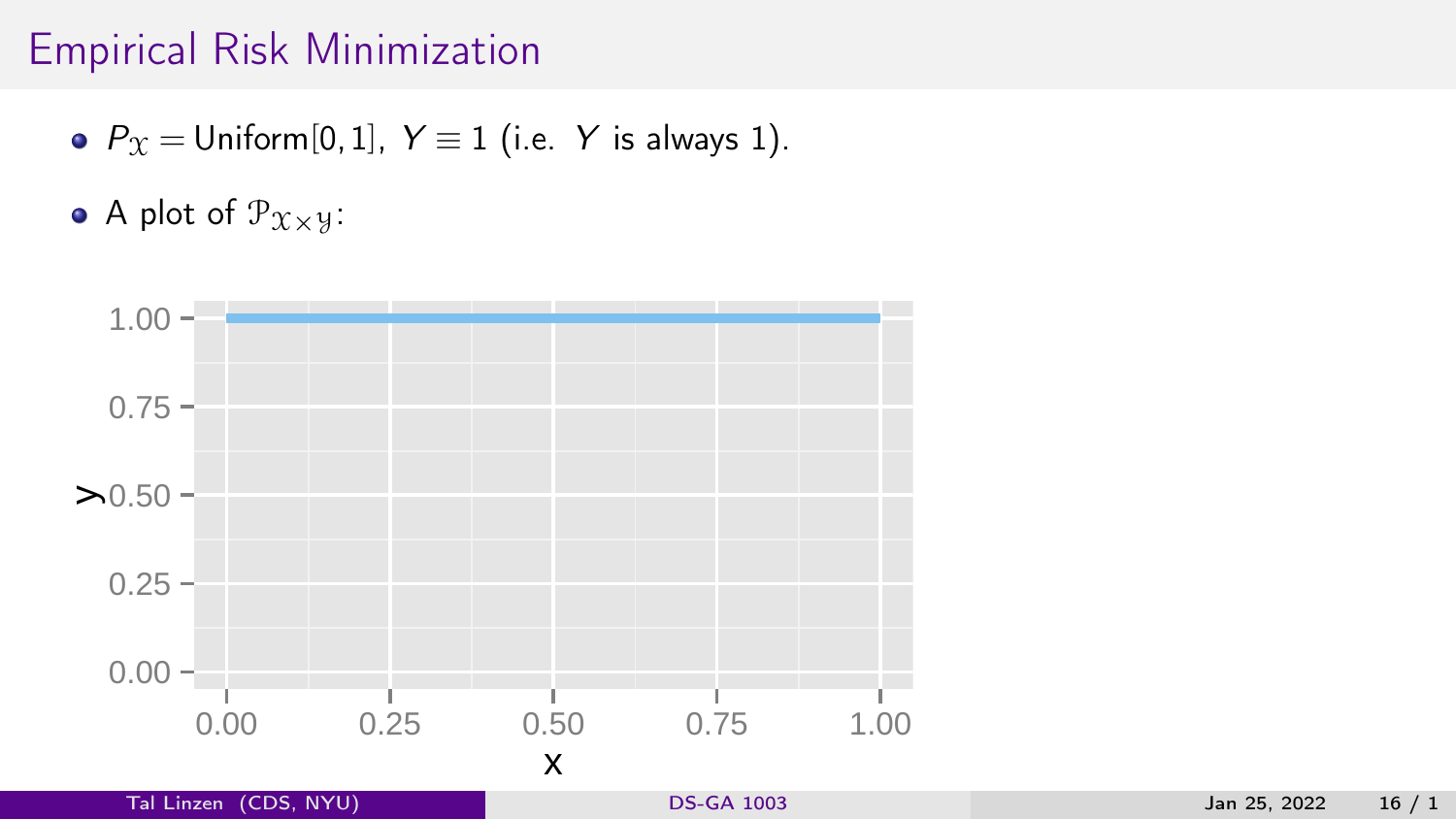$P_{\Upsilon}$  = Uniform[0,1],  $Y \equiv 1$  (i.e. Y is always 1).



A sample of size 3 from  $\mathcal{P}_{\mathcal{X}\times\mathcal{Y}}$ .

Tal Linzen (CDS, NYU) [DS-GA 1003](#page-0-0) Jan 25, 2022 17 / 1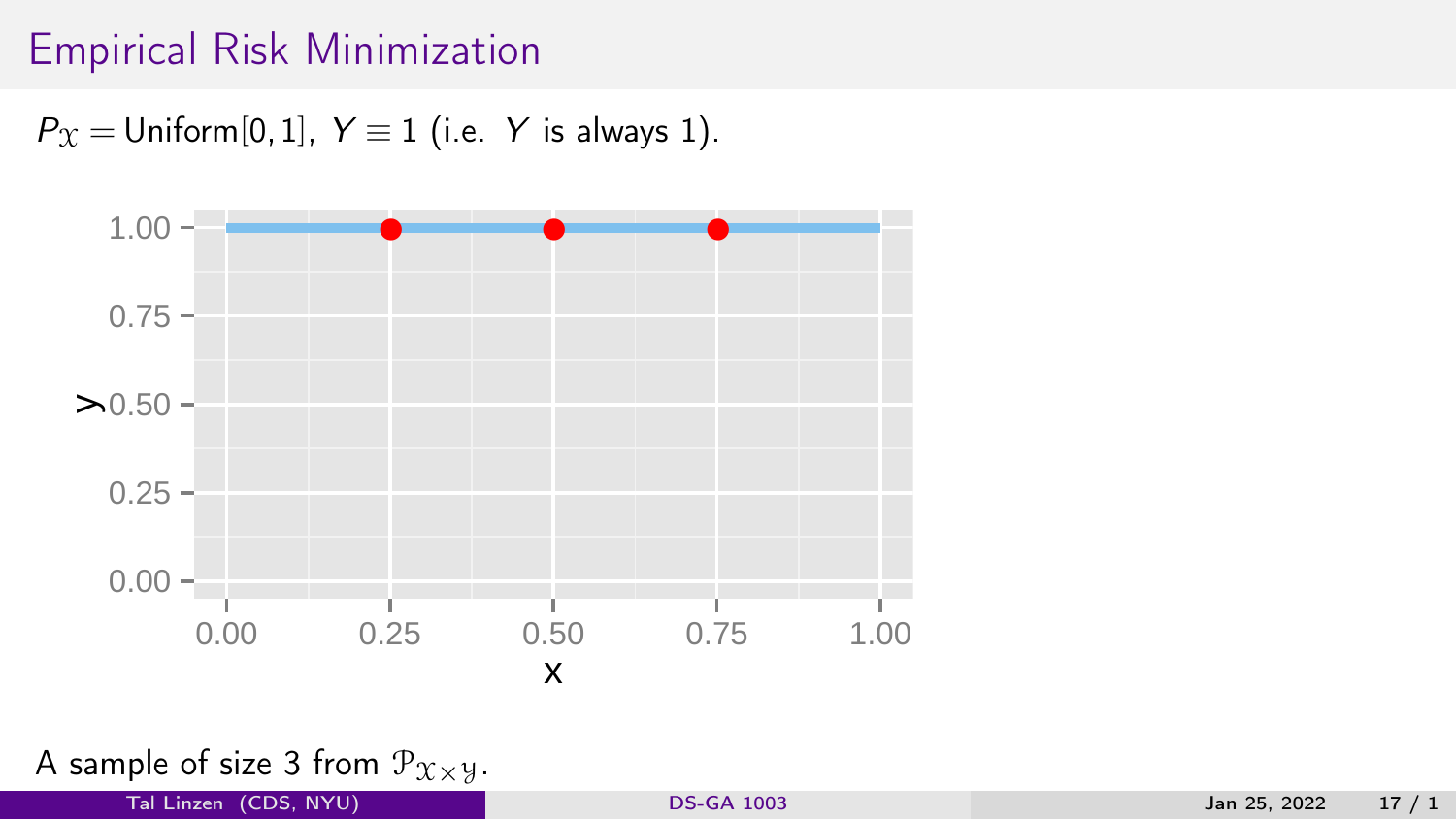$P_{\Upsilon}$  = Uniform[0,1],  $Y \equiv 1$  (i.e. Y is always 1).



A proposed prediction function:

$$
\hat{f}(x) = 1(x \in \{0.25, 0.5, 0.75\}) = \begin{cases} 1 & \text{if } x \in \{0.25, .5, .75\} \\ 0 & \text{otherwise} \end{cases}
$$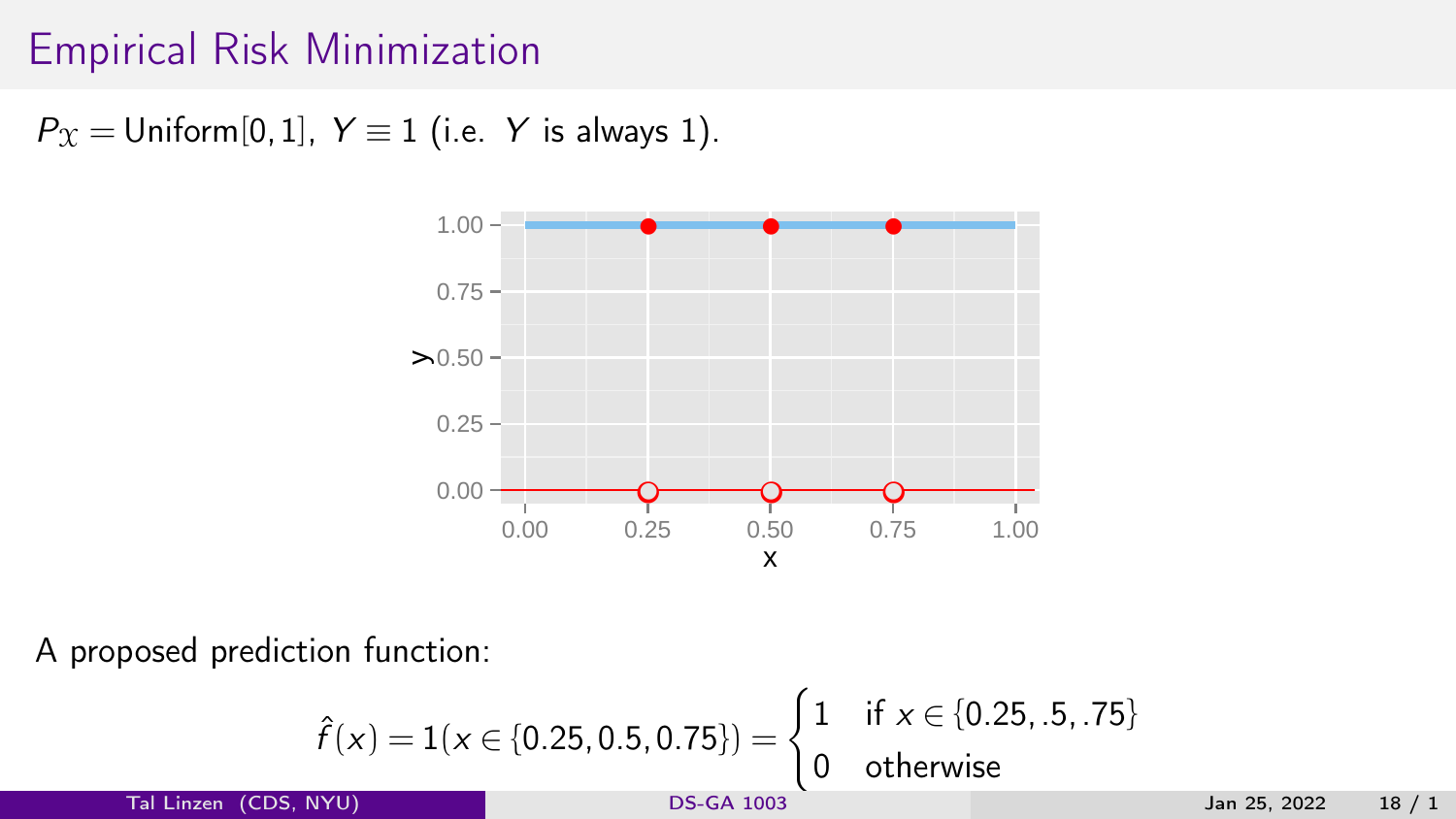$P_{\Upsilon}$  = Uniform[0,1],  $Y \equiv 1$  (i.e. Y is always 1).



Under either the square loss or the 0/1 loss,  $\hat{f}$  has Empirical Risk = 0 and Risk = 1.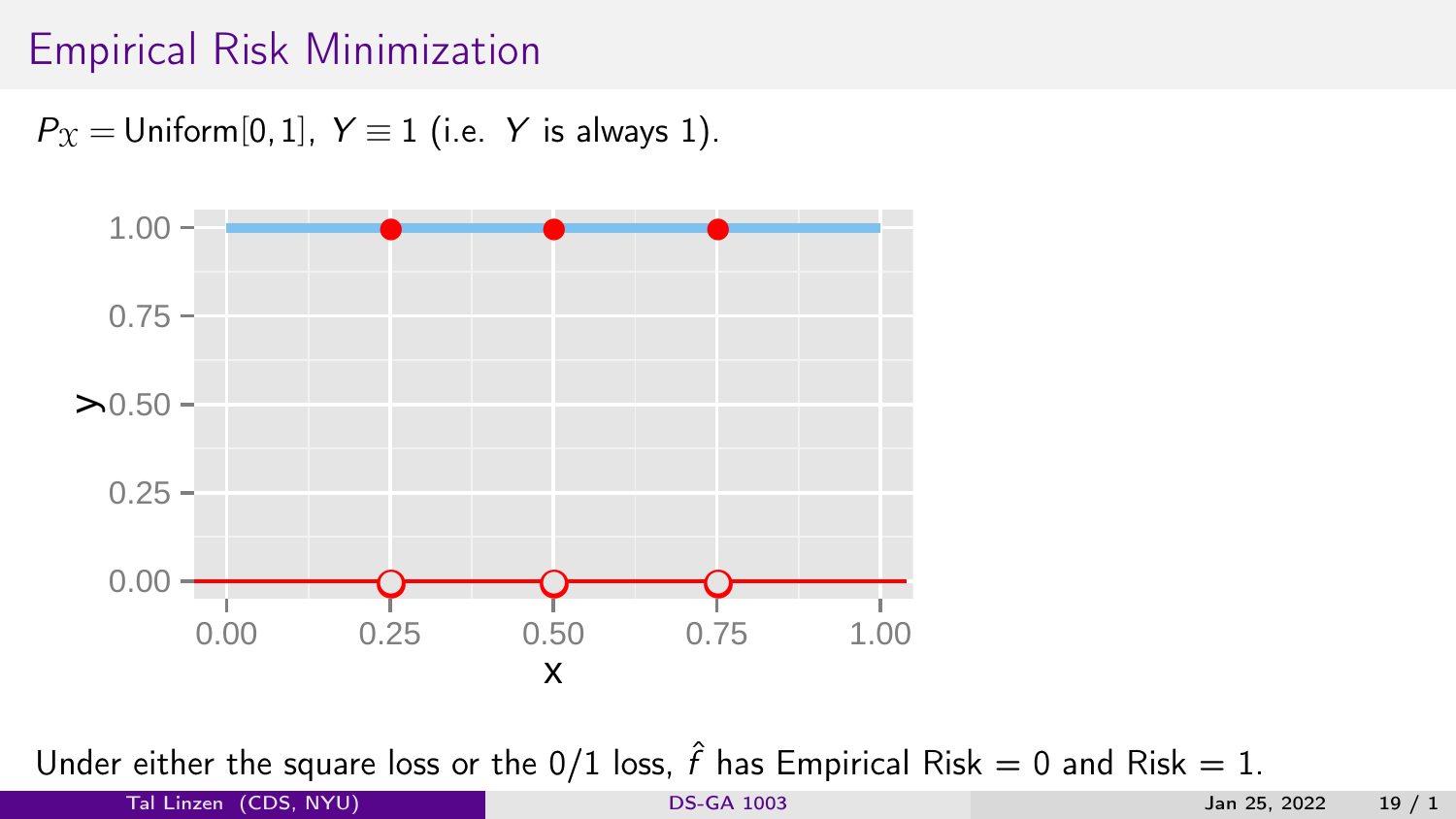- $\bullet$  In this case, ERM led to a function f that just memorized the data.
- How can we improve generalization from the training inputs to new inputs?
- We need to smooth things out somehow!
	- A lot of modeling is about spreading and extrapolating information from one part of the input space  $X$  into unobserved parts of the space.
- One approach is constrained ERM:
	- Instead of minimizing empirical risk over all prediction functions,
	- We constrain our search to a particular subset of the space of functions, called a hypothesis space.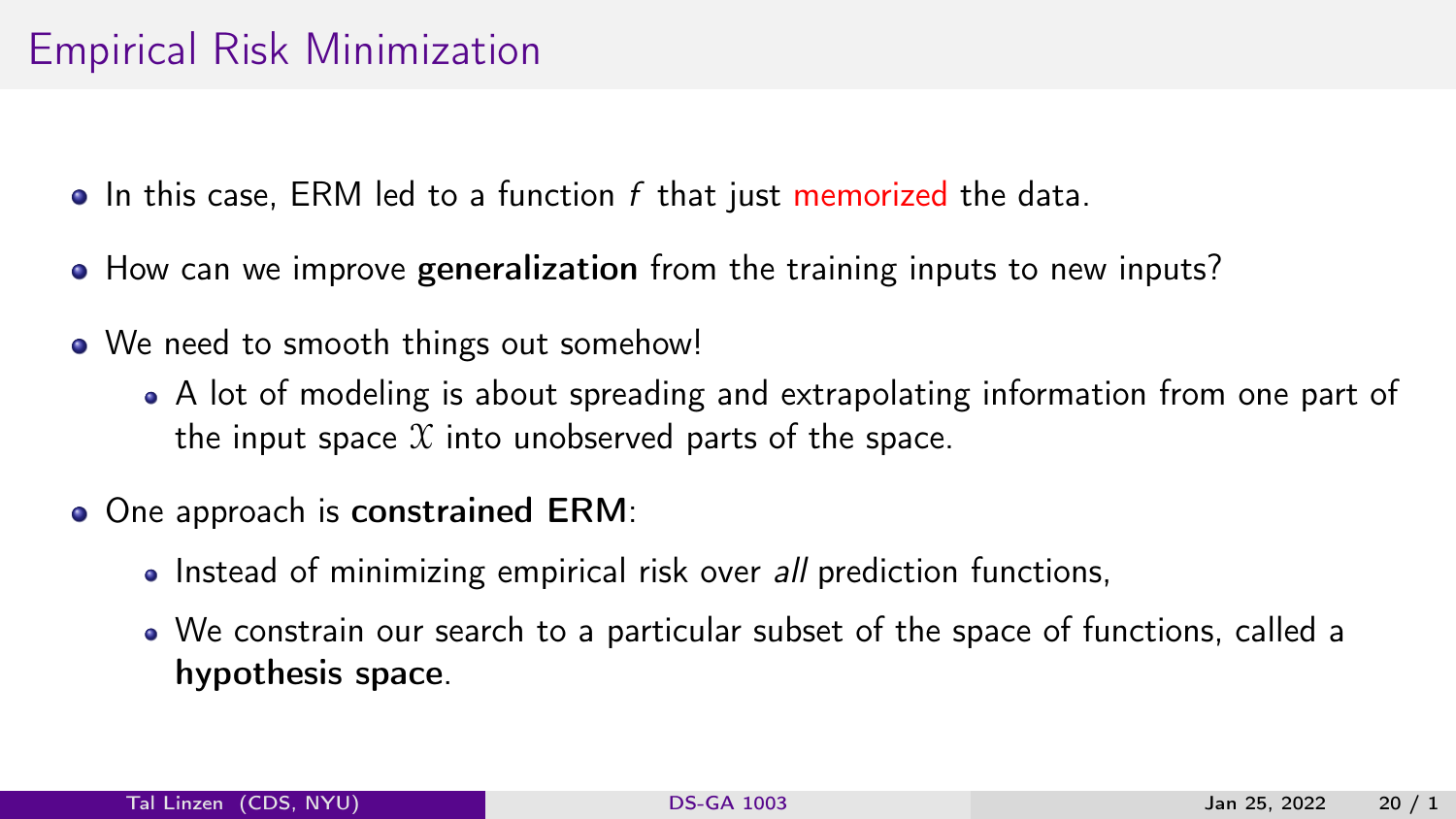#### Definition

A hypothesis space F is a set of prediction functions  $\mathcal{X} \to \mathcal{A}$  that we consider when applying ERM.

Desirable properties of a hypothesis space:

- Includes only those functions that have the desired "regularity", e.g. smoothness, simplicity
- Easy to work with (e.g., we have efficient algorithms to find the best function within the space)

Most applied work is about designing good hypothesis spaces for specific tasks.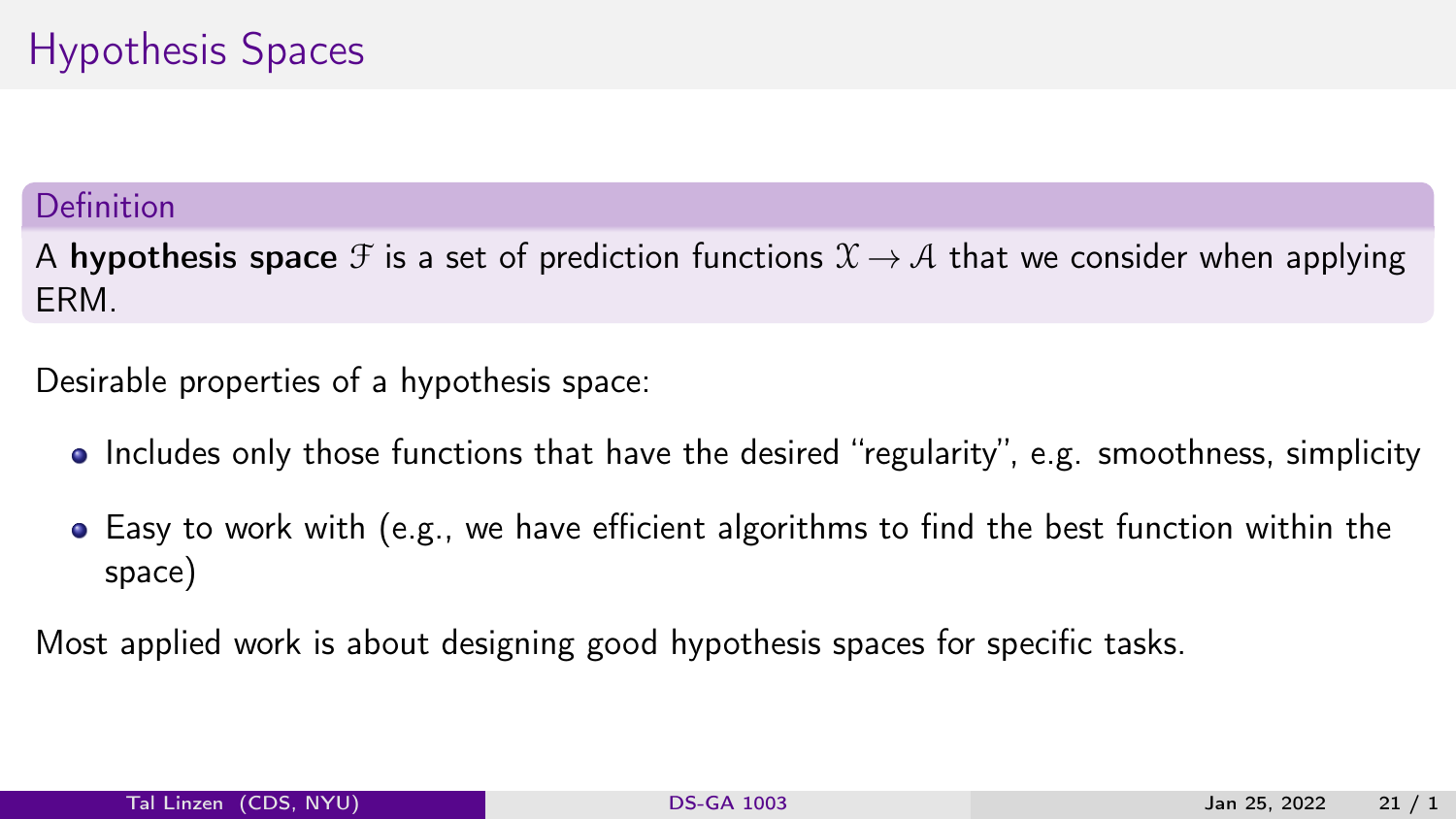## Constrained Empirical Risk Minimization

- Given a hypothesis space F, a set of prediction functions mapping  $\mathfrak{X} \rightarrow \mathcal{A}$ ,
- An <mark>empirical risk minimizer</mark> (ERM) in  ${\mathcal F}$  is a function  $\hat{f}_n$  such that

$$
\hat{f}_n \in \operatorname*{arg\,min}_{f \in \mathcal{F}} \frac{1}{n} \sum_{i=1}^n \ell(f(x_i), y_i).
$$

A <mark>Risk minimizer</mark> in  $\mathcal F$  is a function  $f_{\mathcal F}^*\in\mathcal F$  such that

$$
f_{\mathcal{F}}^* \in \operatorname*{arg\,min}_{f \in \mathcal{F}} \mathbb{E}\left[\ell(f(x), y)\right].
$$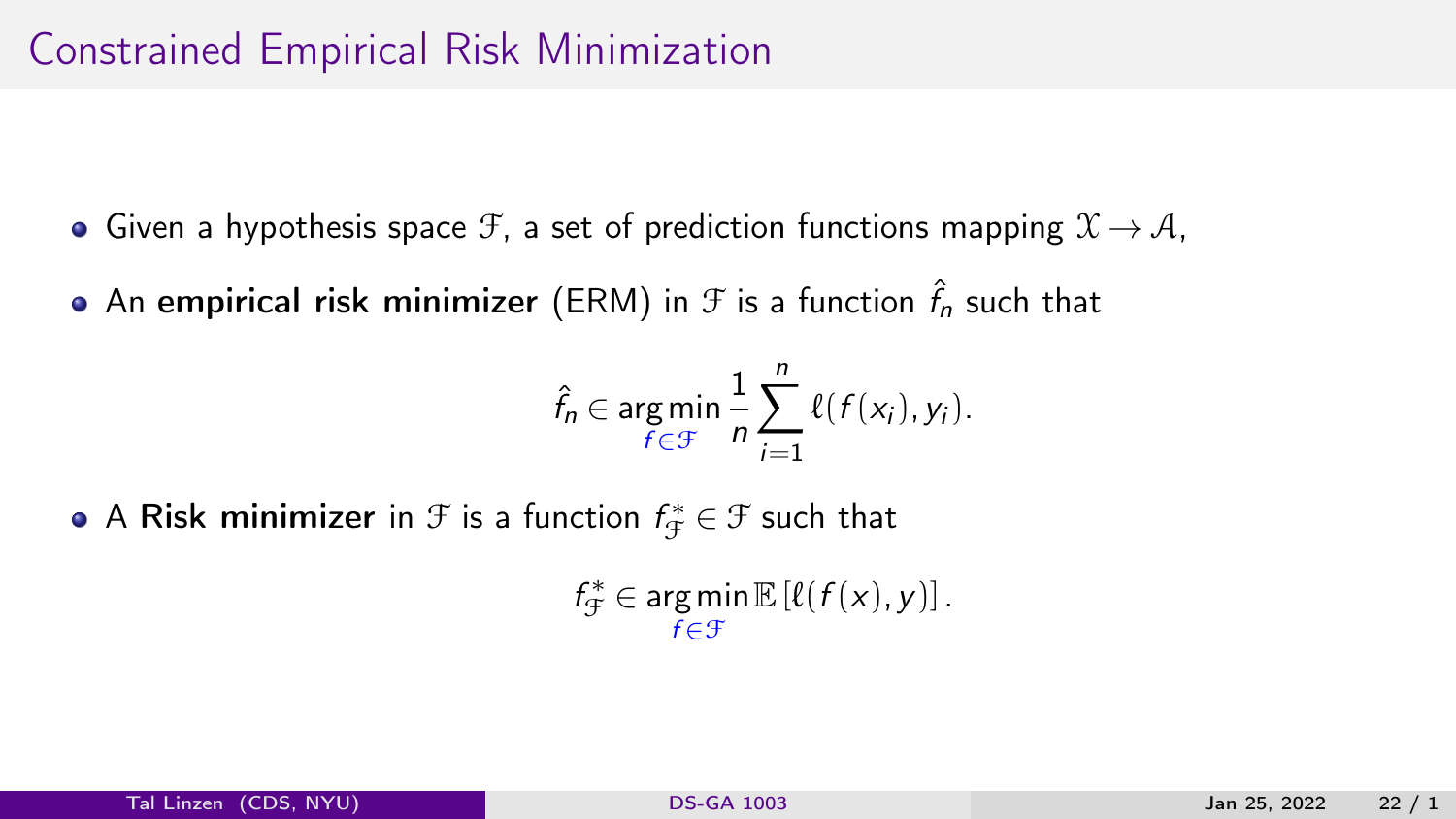## Excess Risk Decomposition



$$
f^* = \underset{f}{\arg\min} \mathbb{E} \left[ \ell(f(x), y) \right]
$$
  

$$
f_{\mathcal{F}} = \underset{f \in \mathcal{F}}{\arg\min} \mathbb{E} \left[ \ell(f(x), y) \right]
$$
  

$$
\hat{f}_n = \underset{f \in \mathcal{F}}{\arg\min} \frac{1}{n} \sum_{i=1}^n \ell(f(x_i), y_i)
$$

- Approximation error (of  $f(x) = R(f_x) R(f^*)$
- **Estimation error** (of  $\hat{f}_n$  in  $\mathcal{F}$ ) =  $R(\hat{f}_n) R(f_{\mathcal{F}})$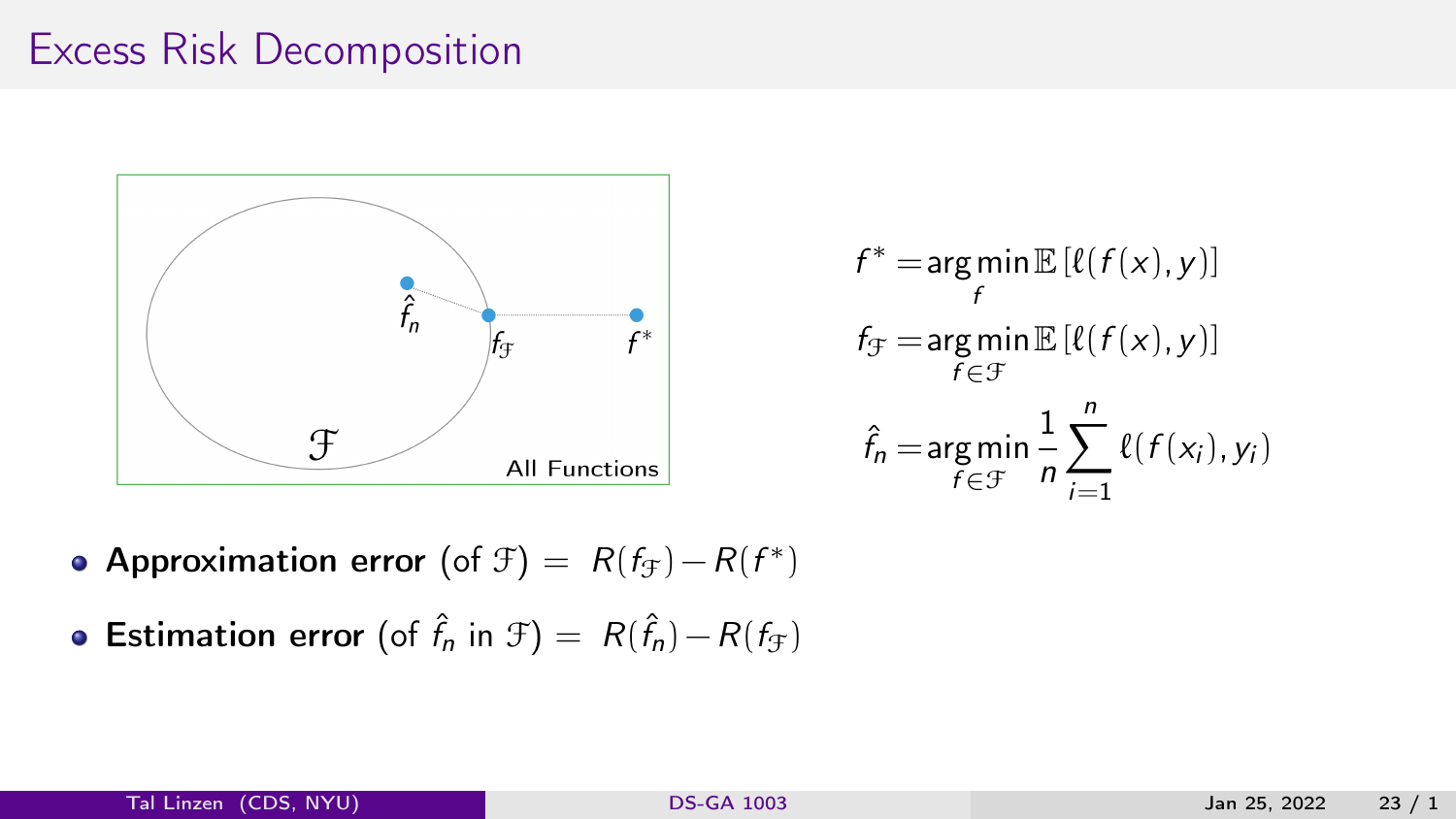# Excess Risk Decomposition for ERM

#### Definition

The excess risk compares the risk of  $f$  to the Bayes optimal  $f^*$ :

Excess  $Risk(f) = R(f) - R(f^*)$ 

• Can excess risk ever be negative?

The excess risk of the ERM  $\hat{f}_n$  can be decomposed:

$$
\begin{array}{rcl}\n\textbf{Excess Risk}(\hat{f}_n) & = & R(\hat{f}_n) - R(f^*) \\
& = & \underbrace{R(\hat{f}_n) - R(f_{\mathcal{F}})}_{\text{estimation error}} + \underbrace{R(f_{\mathcal{F}}) - R(f^*)}_{\text{approximation error}}.\n\end{array}
$$

There is a tradeoff between estimation error and approximation error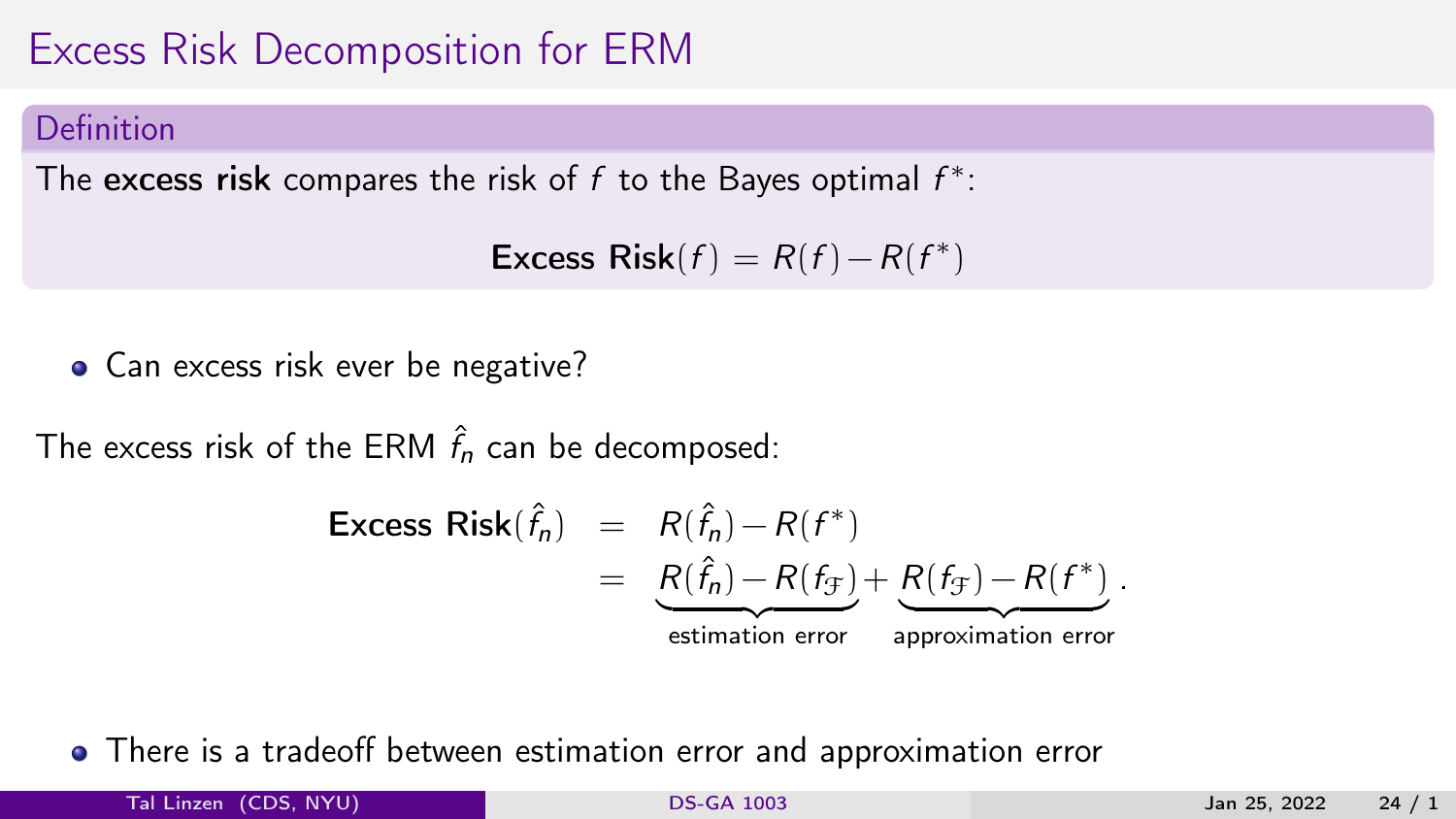- Approximation error  $R(f_{\mathcal{F}}) R(f^*)$  is
	- a property of the class  $\mathcal F$
	- $\bullet$  the penalty for restricting to  $\mathcal F$  (rather than considering all possible functions)

Bigger  $\mathfrak F$  mean smaller approximation error.

Concept check: Is approximation error a random or non-random variable?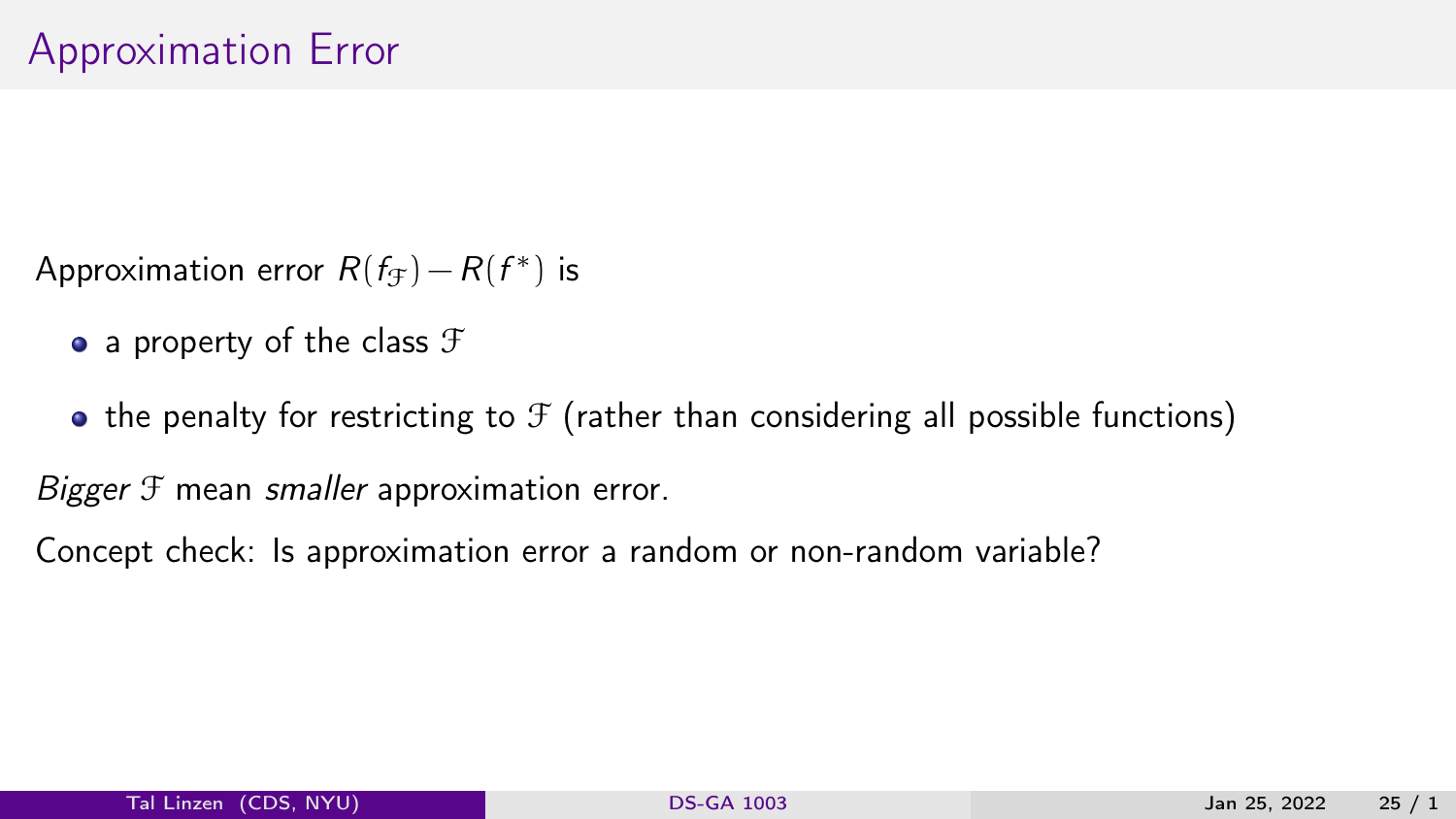Estimation error  $R(\hat{f}_n) - R(f_{\mathcal{F}})$ 

- $\bullet$  is the performance hit for choosing f using finite training data
- is the performance hit for minimizing empirical risk rather than true risk

With smaller  $\mathcal F$  we expect smaller estimation error.

Under typical conditions: 'With infinite training data, estimation error goes to zero."

Concept check: Is estimation error a random or non-random variable?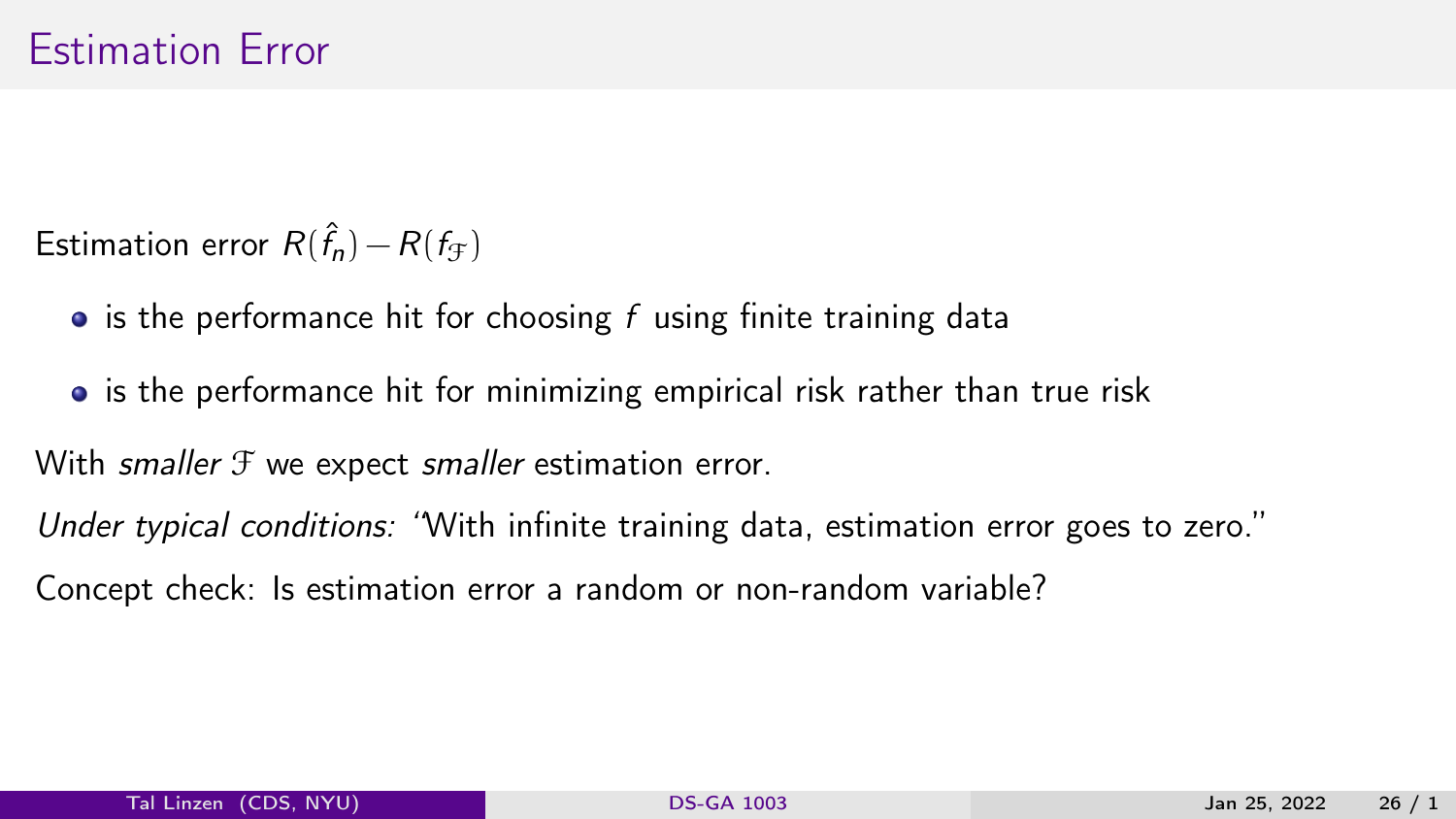• What have we been glossing over by writing "argmin"?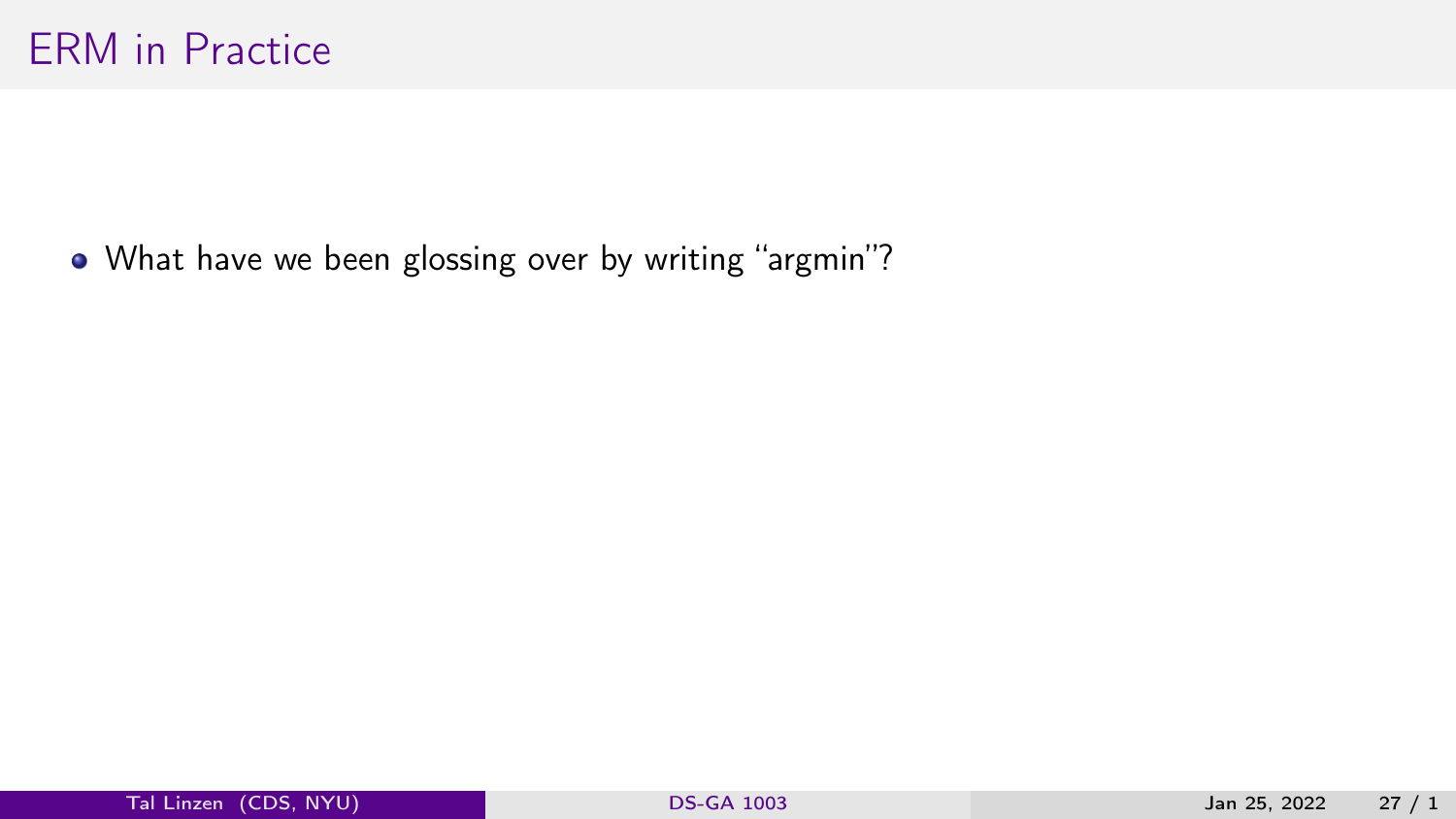- What have we been glossing over by writing "argmin"?
- In practice, we need a method to find  $\hat{f}_n \in \mathcal{F}$ : this can be very difficult!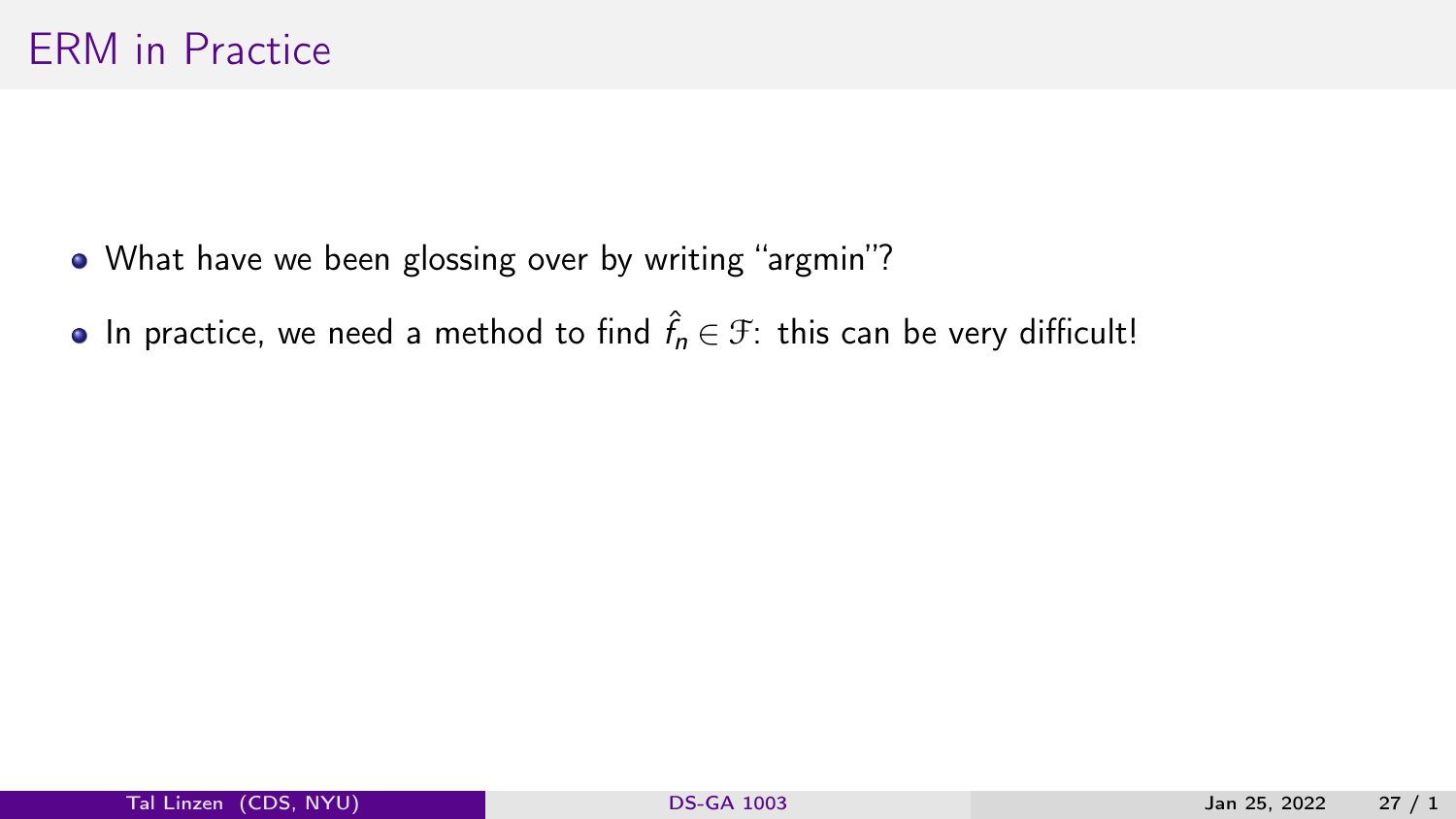- What have we been glossing over by writing "argmin"?
- In practice, we need a method to find  $\hat{f}_n \in \mathcal{F}$ : this can be very difficult!
- $\bullet$  For nice choices of loss functions and classes  $\mathcal F$ , we can get arbitrarily close to the exact minimizer
	- $\bullet$  But that takes time is it always worth it?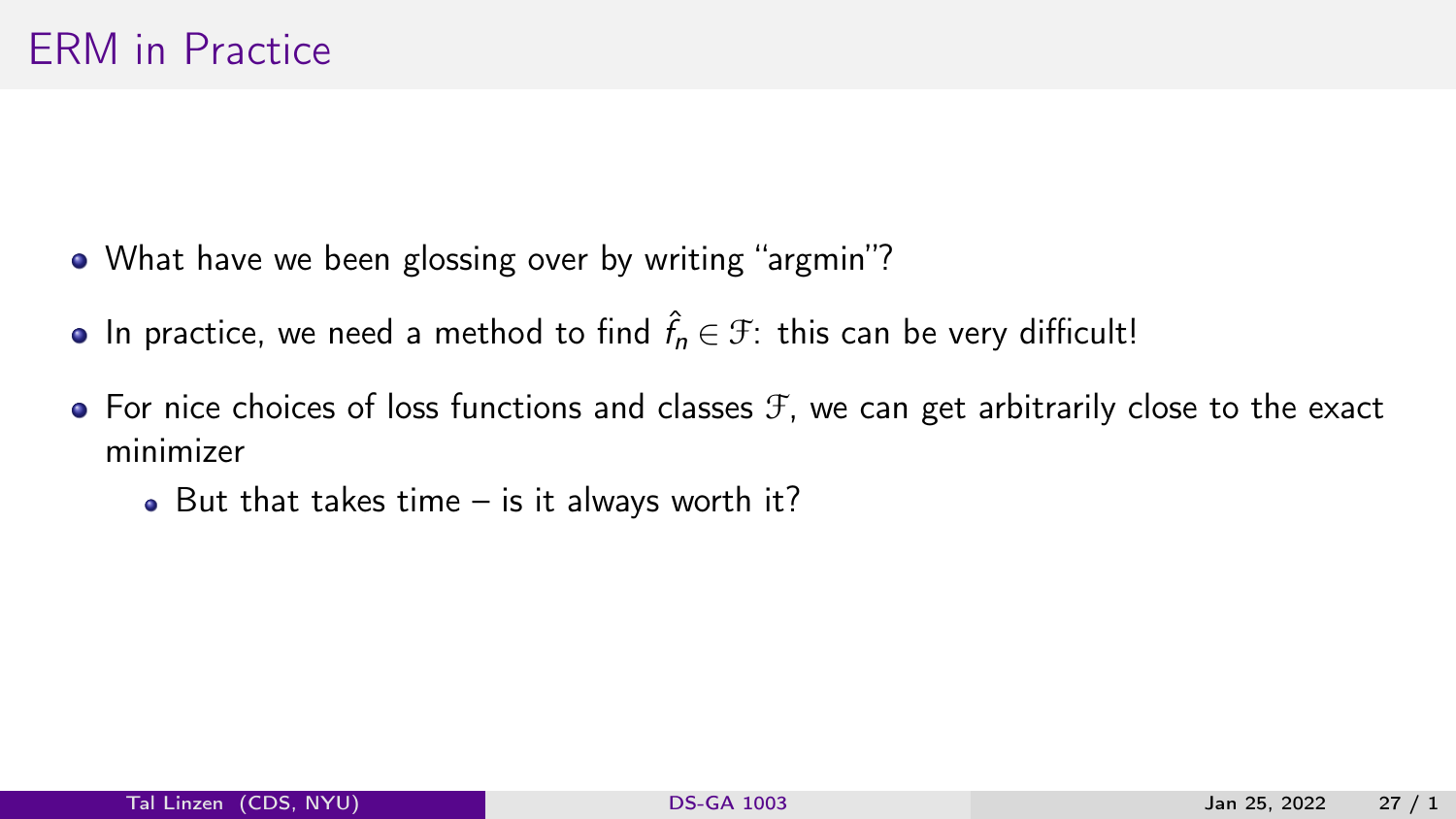- What have we been glossing over by writing "argmin"?
- In practice, we need a method to find  $\hat{f}_n \in \mathcal{F}$ : this can be very difficult!
- $\bullet$  For nice choices of loss functions and classes  $\mathcal F$ , we can get arbitrarily close to the exact minimizer
	- $\bullet$  But that takes time is it always worth it?
- For some hypothesis spaces (e.g. neural networks), we don't know how to find  $\hat{f}_{n} \in \mathcal{F}$ .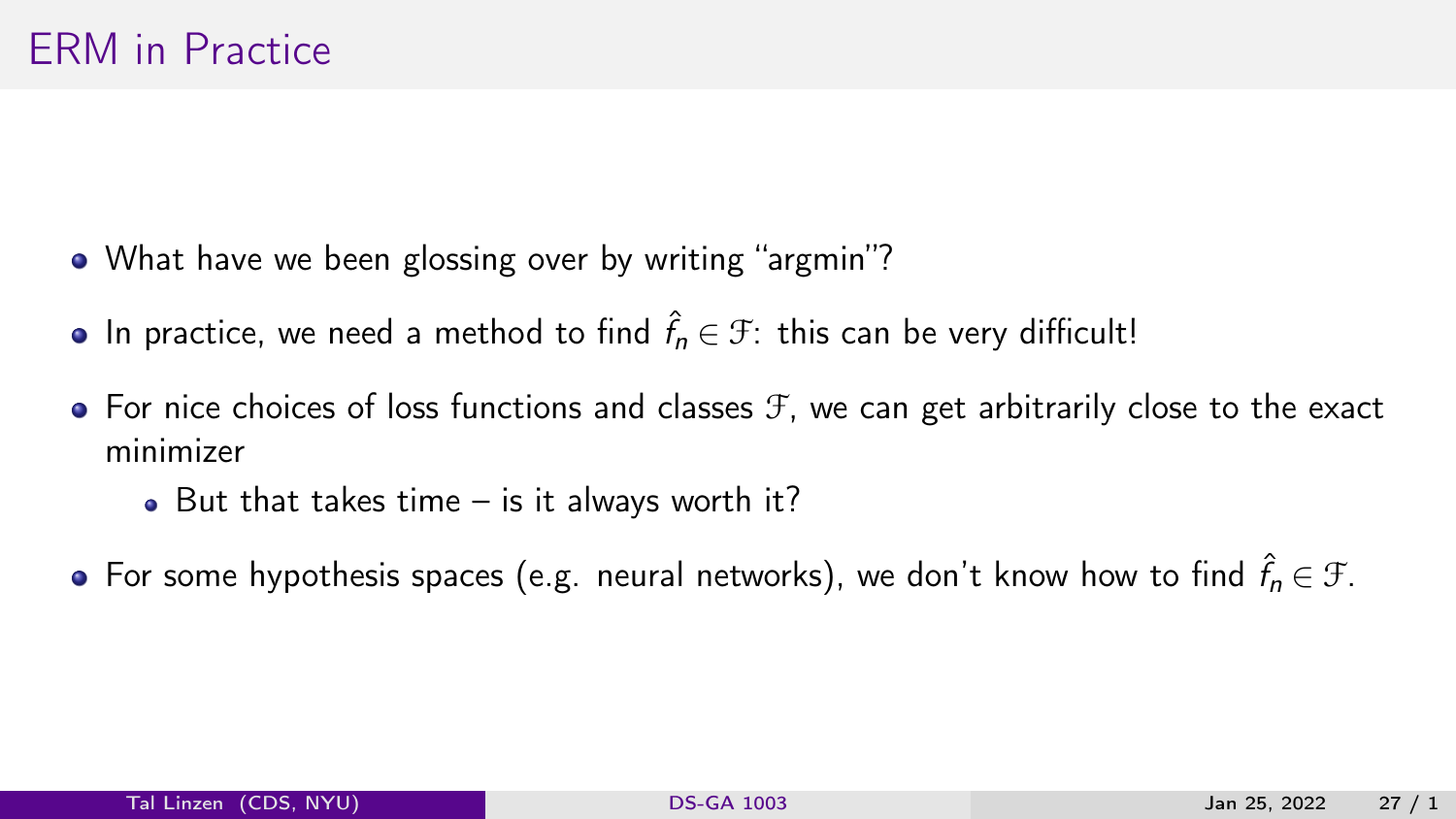- In practice, we don't find the ERM  $\hat{f}_n \in \mathcal{F}$ .
- We find  $\tilde{f}_n \in \mathcal{F}$  that we hope is good enough.
- **Optimization error**: If  $\tilde{f}_n$  is the function our optimization method returns, and  $\hat{f}_n$  is the empirical risk minimizer, then

Optimization Error  $= R(\tilde{f}_n) - R(\hat{f}_n)$ .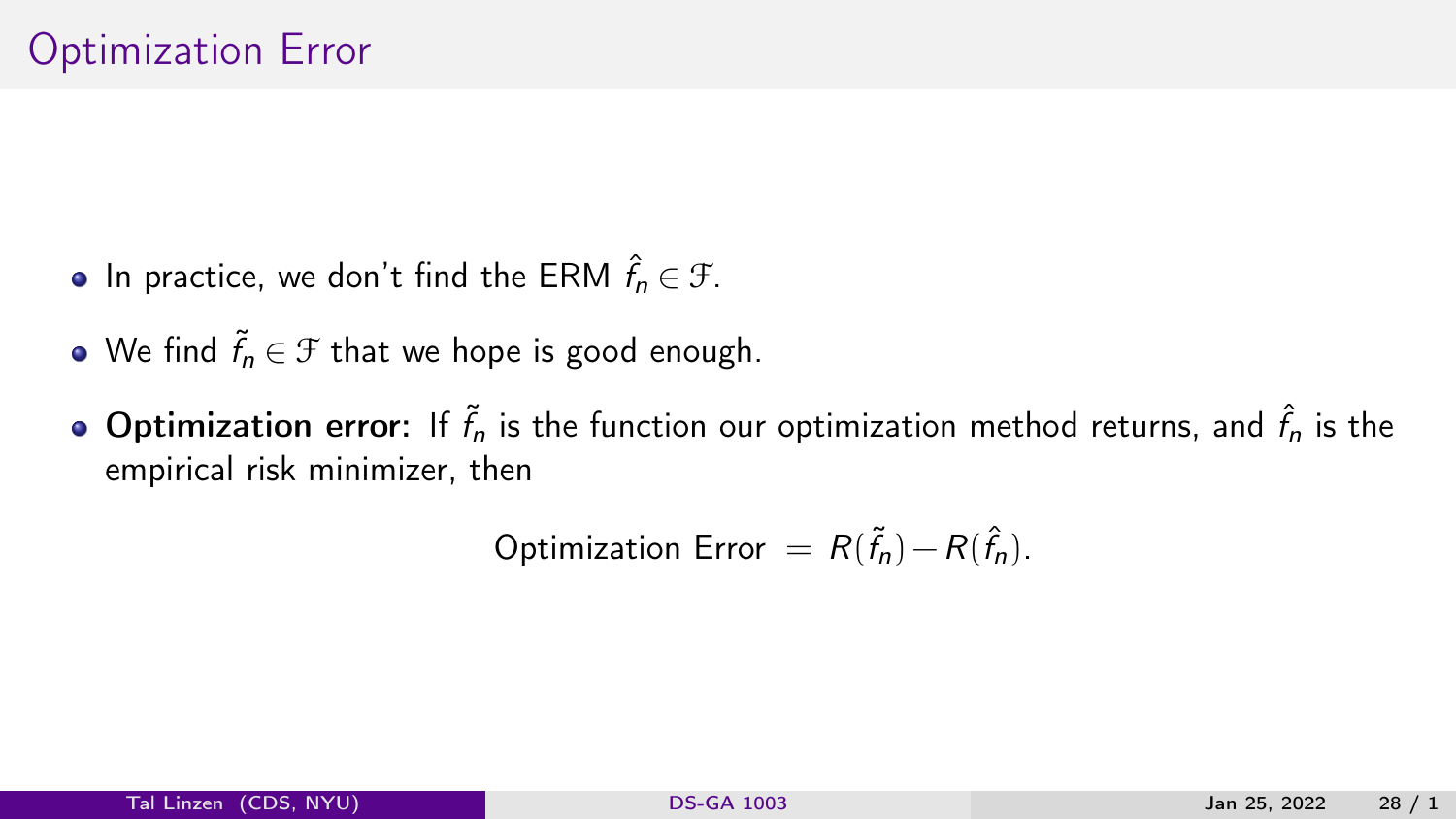## Error Decomposition in Practice

Excess risk decomposition for function  $\tilde{f}_n$  returned by an optimization algorithm in practice:

$$
\begin{aligned} \text{Excess Risk}(\tilde{f}_n) &= R(\tilde{f}_n) - R(f^*) \\ &= \underbrace{R(\tilde{f}_n) - R(\hat{f}_n)}_{\text{optimization error}} + \underbrace{R(\hat{f}_n) - R(f_{\mathcal{F}})}_{\text{estimation error}} + \underbrace{R(f_{\mathcal{F}}) - R(f^*)}_{\text{approximation error}} \end{aligned}
$$

- It would be nice to observe the error decomposition for a practical  $\tilde{f}_n!$
- How would we address each type of error?
- Why is this usually impossible?
- But we could constuct an artificial example, where we know  $P_{\mathfrak{X}\times \mathcal{Y}}$  and  $f^*$  and  $f_{\mathcal{F}}...$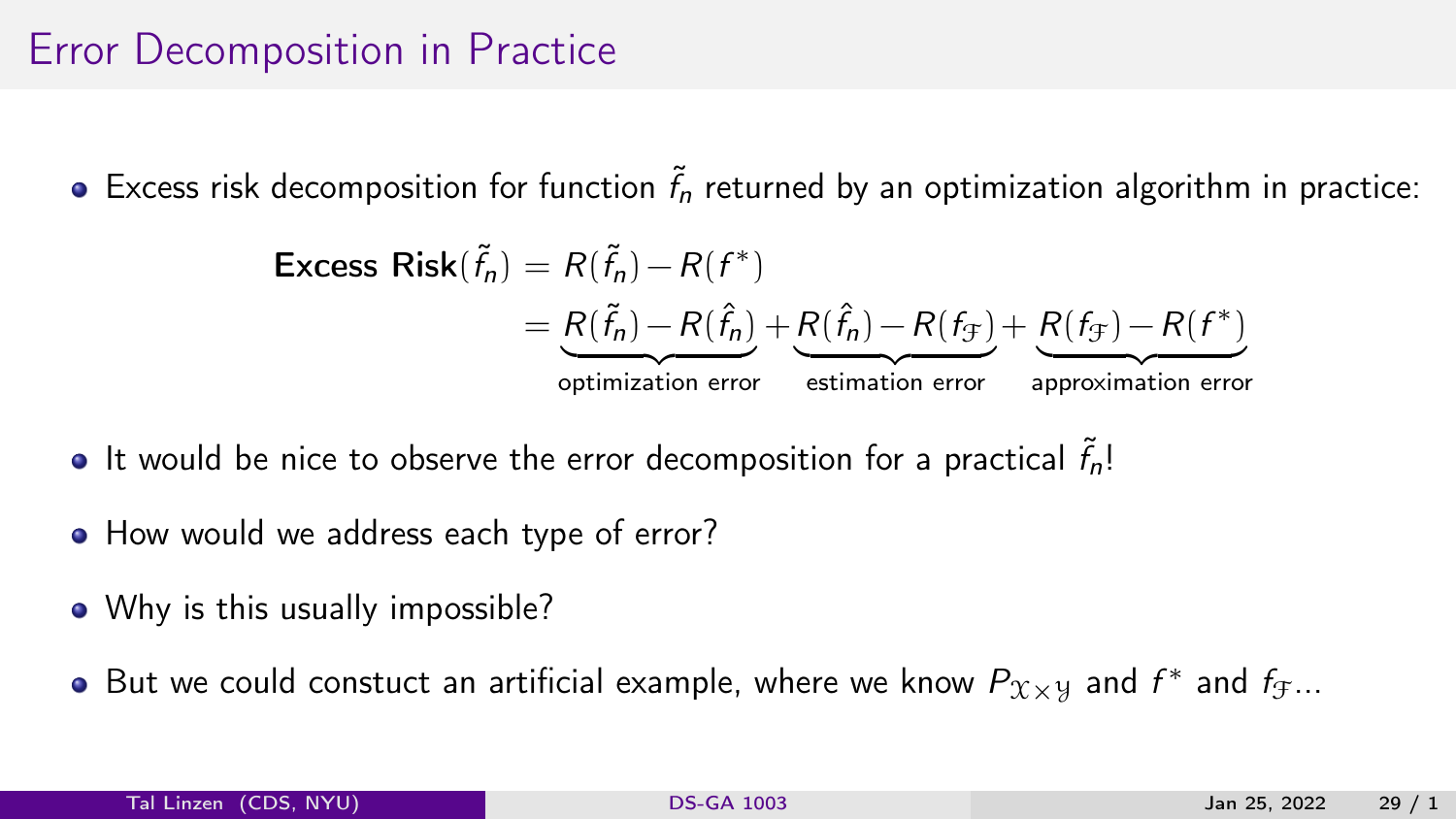• Given a loss function  $\ell : \mathcal{A} \times \mathcal{Y} \rightarrow \mathbb{R}$ ,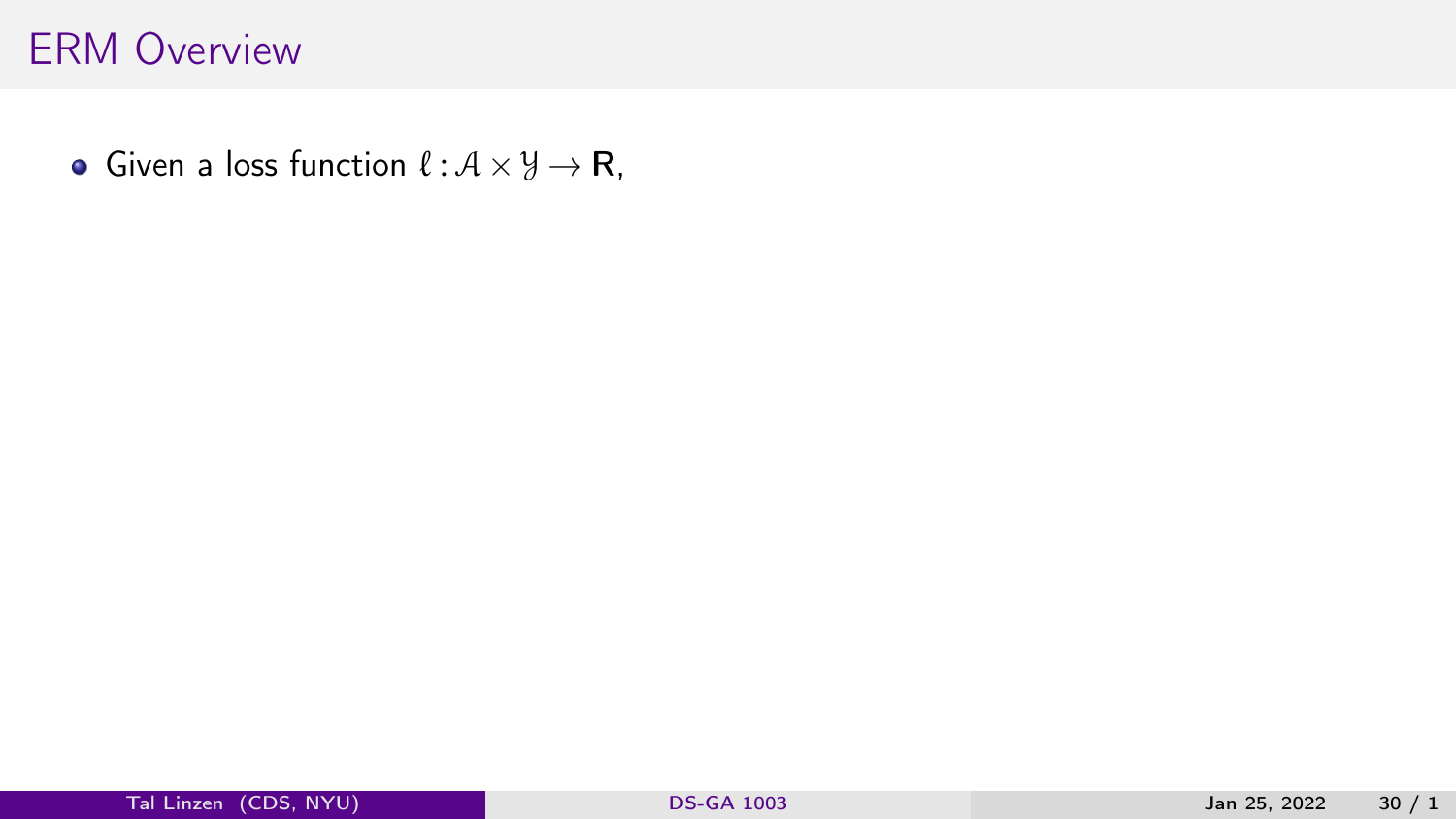- Given a loss function  $\ell : \mathcal{A} \times \mathcal{Y} \rightarrow \mathbb{R}$ ,
- $\bullet$  Choose a hypothesis space  $\mathcal{F}$ .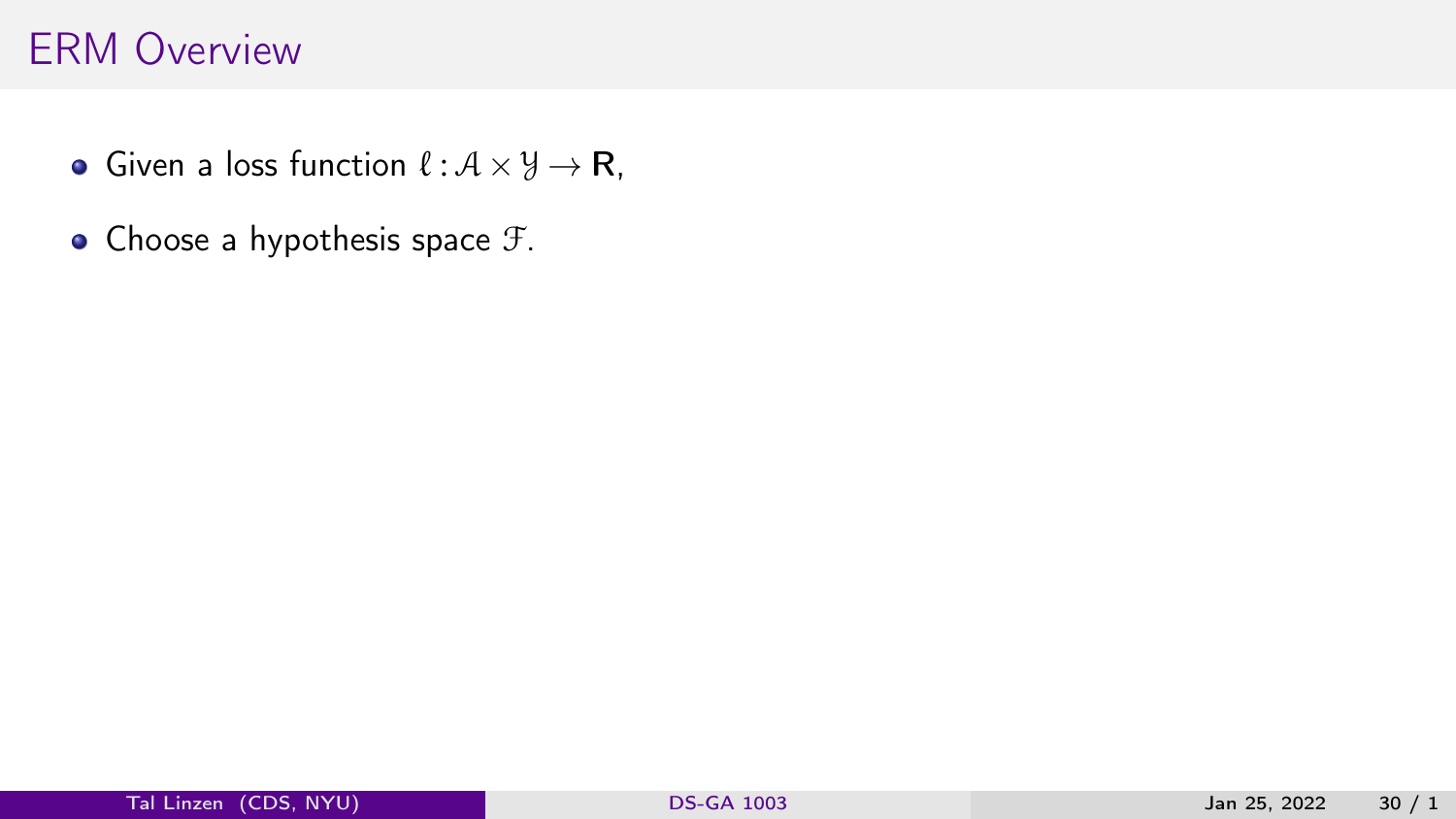- Given a loss function  $\ell : \mathcal{A} \times \mathcal{Y} \rightarrow \mathbb{R}$ ,
- $\bullet$  Choose a hypothesis space  $\mathcal{F}$ .
- Use an optimization method to find an empirical risk minimizer  $\hat{f}_n \in \mathfrak{F}$ :

$$
\hat{f}_n = \underset{f \in \mathcal{F}}{\arg \min} \frac{1}{n} \sum_{i=1}^n \ell(f(x_i), y_i).
$$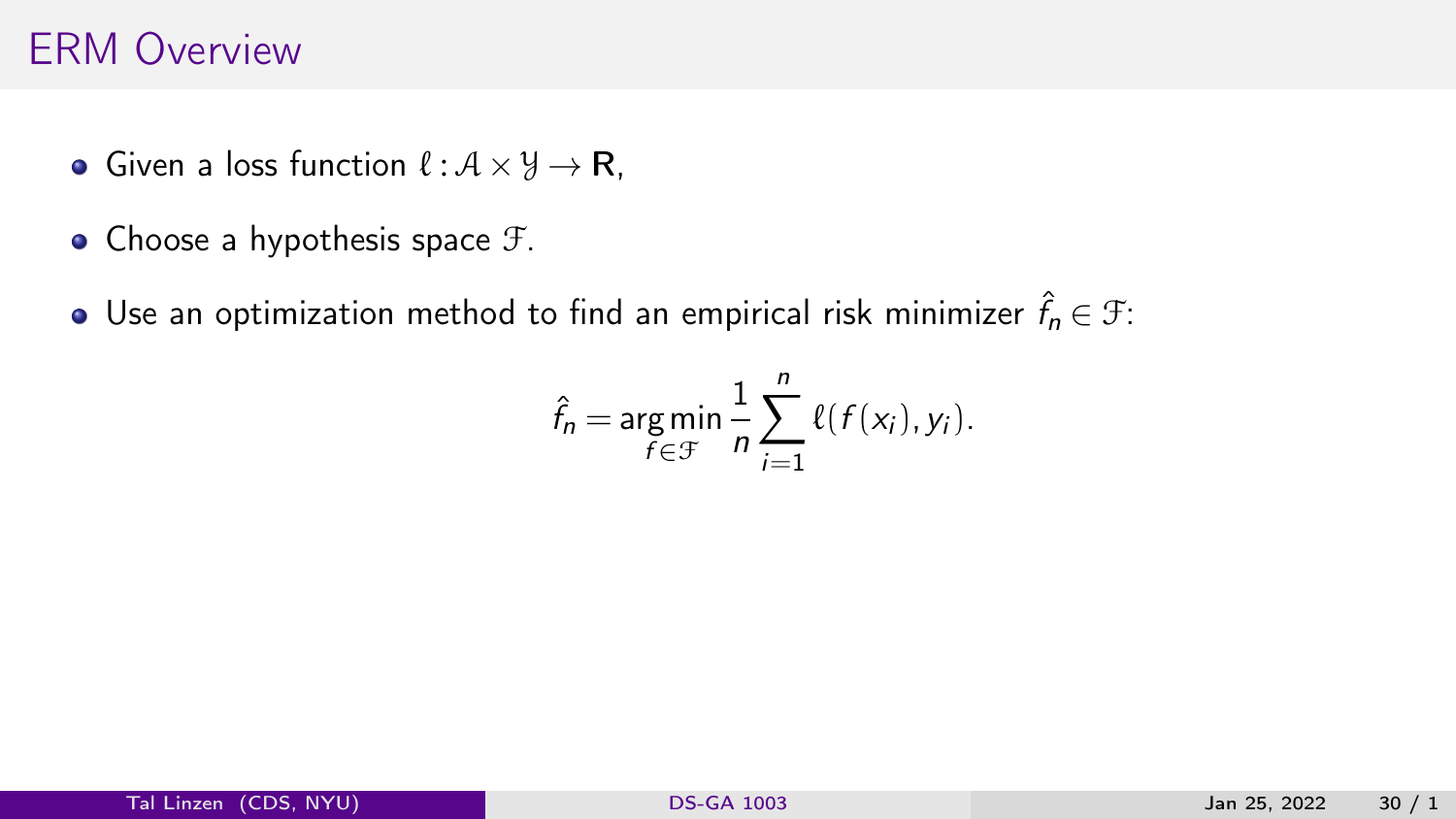- Given a loss function  $\ell : \mathcal{A} \times \mathcal{Y} \rightarrow \mathbb{R}$ ,
- Choose a hypothesis space  $\mathcal{F}$ .
- Use an optimization method to find an empirical risk minimizer  $\hat{f}_n \in \mathfrak{F}$ :

$$
\hat{f}_n = \underset{f \in \mathcal{F}}{\arg \min} \frac{1}{n} \sum_{i=1}^n \ell(f(x_i), y_i).
$$

(Or find a  $\tilde{f}_n$  that comes close to  $\hat{f}_n$ )